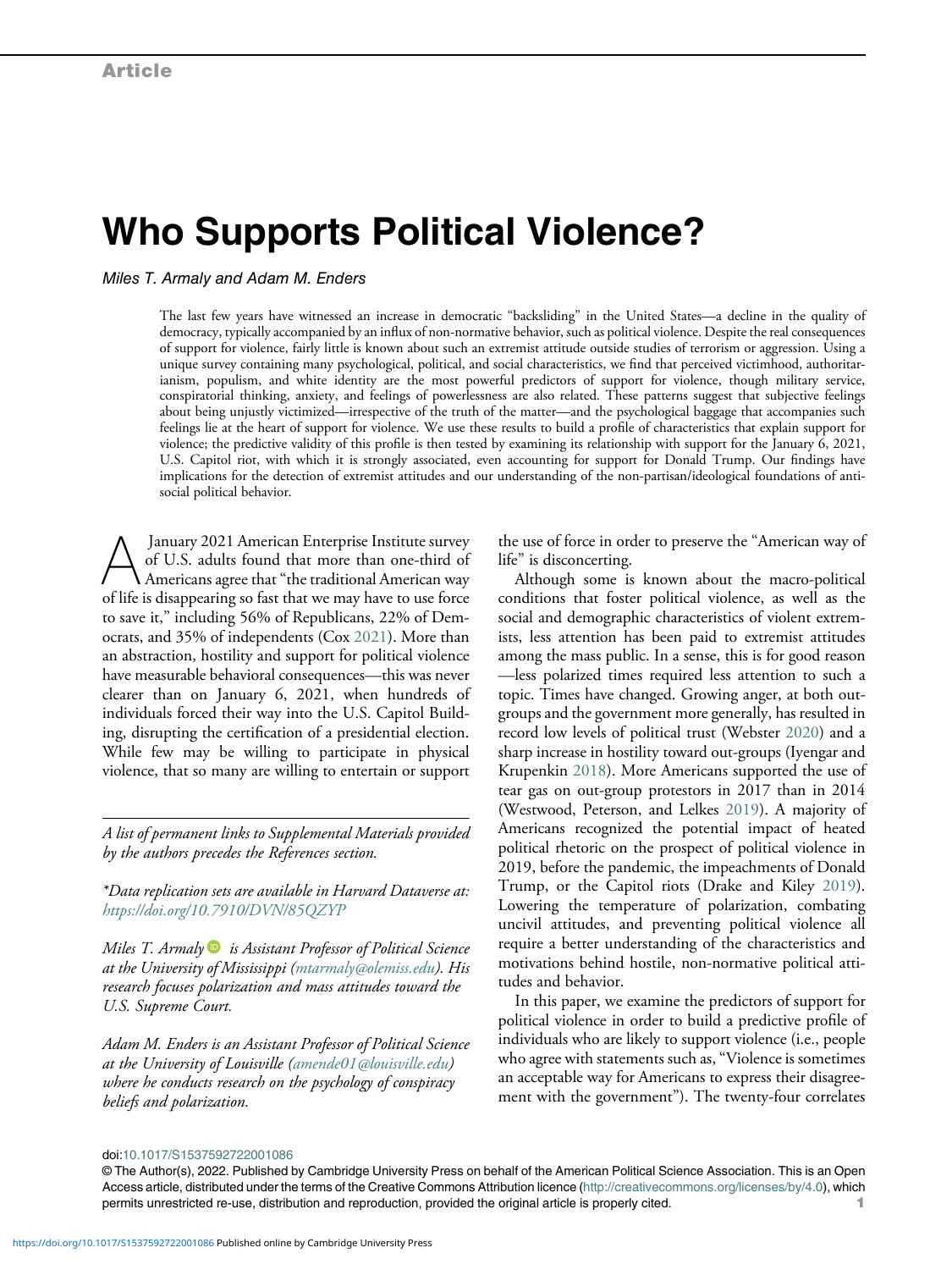we employ span the psychological, political, and social domains. We find that feelings of victimhood, authoritarianism, populist sentiments, white identity, and military service are the strongest correlates of support for violence, though anxiety, feelings of powerlessness, conspiratorial thinking, perceived governmental corruption, racial resentment, and religiosity are also related. These results demonstrate that psychological orientations and attitudinal postures are more useful in explaining support for violence than sociodemographic-based constructs, such as socioeconomic depravation or status threat, as is sometimes assumed of those who participate in political violence. Instead, more subjective feelings that one is being unjustly victimized, as well as postures that might help resolve such injustices—like support for authoritarian and populist sentiments—are more predictive. In other words, one need not experience tangible oppression or subjugation to be supportive of extremist, violent action against perceived oppressors.

Finally, we use these results to build a profile of individuals who are most (least) likely to support political violence. To test the predictive validity of the profile, we use it to explain attitudes about the U.S. Capitol riot (e.g., "The riots at the U.S. Capitol building on January 6th were justified"). The political violence profile is effectively a summary of the foundational attitudinal and psychological antecedents of support for violence. Employing the profile allows us to avoid the circular logic of explaining support for a specific violent event with support for abstract violence; rather, we are accounting for the complex constellation of correlates that underlies support for violence. We find that the political violence profile exhibits a stronger relationship with support for the riot than any other explanatory variable, although positive feelings about Donald Trump are also an important factor. Moreover, we observe a statistically significant interaction between Trump support and the political violence profile: those who are highest on the political violence profile exhibit the strongest connection between Trump support and support for the Capitol riot. Thus, approval of realworld political violence appears to be the product of a toxic blend of partisan attachments and several non-political orientations that encourage violence.

Our results are important for several reasons. First and foremost, the specter of the January 6 attacks on the U.S. Capitol looms large. So, too, do threats like the kidnapping plot against Michigan Governor Gretchen Whitmer (Budryk [2020](#page-15-0)). Although few participated in the riots or kidnapping plot, relatively speaking, mass political violence may now be less abstract in the minds of ordinary Americans. Developing a robust understanding of who supports such actions—both abstractly and concretely—is useful for social scientists and law enforcement alike. Yet, our focus is not exclusively on the January 6 attacks, which were highly partisan in nature and

inflamed by elected leaders. The Capitol riots were merely the starkest, most recent display of political violence that occurs in the United States, albeit on smaller stages. For instance, the 2016 election season was marked by many smaller acts of violence (Kite [2016\)](#page-16-3). Moreover, politically motivated violence is on the rise nationwide (O'Harrow, Tran, and Hawkins [2021](#page-17-2)). As the AEI survey referenced earlier notes, many Americans may now see violence as a legitimate form of political expression and participation, even if particular individuals would be unlikely to participate in violent acts. Thus, it is especially useful for scholars of mass political behavior to understand the constellation of factors that underwrites support for violence, particularly in a contemporary political environment characterized by extreme rhetoric and violence.

#### Known Correlates of Violence

Several literatures spanning academic disciplines and levels of analysis provide hints at the characteristics of individuals who are likely to support political violence, even if little work has directly examined this question. At the macropolitical level, there is a correlation between economic inequality and actual political violence across political and cultural contexts (Sigelman and Simpson [1977\)](#page-17-3). This relationship also manifests at the individual level: socioeconomic depravation—operationalized as low levels of education and income—is related to support for violence (Canetti et al. [2010](#page-15-1)).

Political violence research is overwhelmingly concerned with the impact of religion, especially as many of the instances of terrorism observed across the globe are at least partially motivated by religious principles and movements. At the individual level, however, there is contention about the precise role of religion in either participation in, or support for, political violence. Fair, Malhotra, and Shapiro [\(2012](#page-16-4)), for example, find that only Pakistanis who believe jihad can and must be waged by individuals are supportive of political violence—religious practice and support for political Islam are not, on their own, sufficient for motivating support for violent groups. Similarly, Canetti et al. [\(2010](#page-15-1)) find that the effect of religiosity on support for political violence is mediated by socio-economic depravation. Thus, while there does appear to be some connection between religiosity and support for violence, other conditions must also be met for the relationship to take place.

Social psychological work on the nature and consequences of aggression and anger also provides insight into likely correlates of attitudes about violence. Individuals who exhibit elevated predispositions toward aggression tend to also exhibit frustration with their lives, congruent with other theories about the impact of socioeconomic depravation on support for violence (Anderson and Bushman [2002\)](#page-15-2). Men are also more aggressive, on average, than women (Anderson and Bushman [2002\)](#page-15-2). More than a "bottom up" psychological process, aggression can be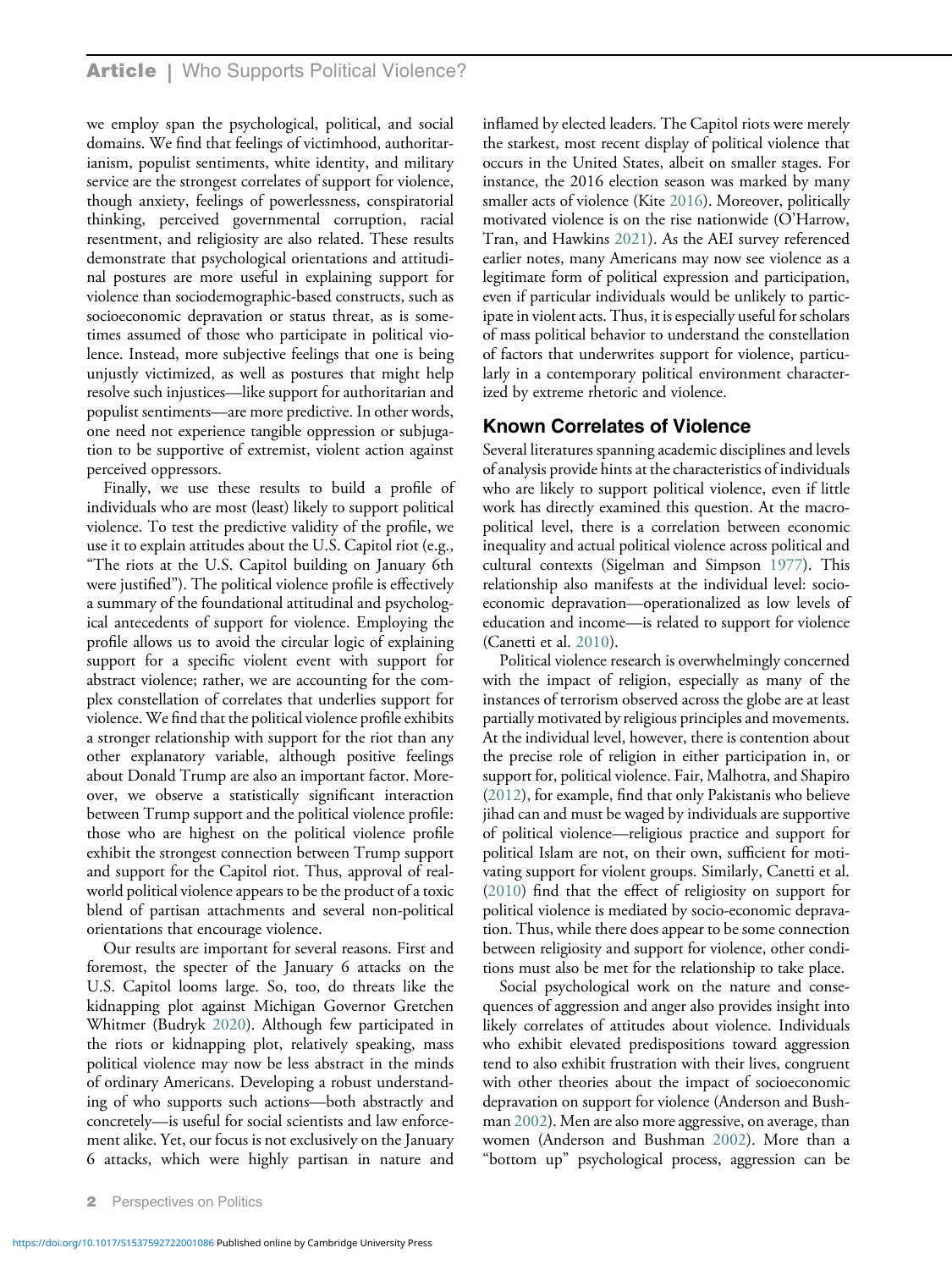activated and inflamed by violent political rhetoric, thereby increasing support for political violence (Kalmoe [2014\)](#page-16-5). Strong partisans—who, by virtue of interest in and attention to politics, are most likely to be exposed to violent political rhetoric—hold the most uncivil attitudes about political out-groups (Miller and Conover [2015](#page-16-6)). Those exhibiting the most hostile attitudes and elevated levels of anger about politics are both more likely than others to participate in politics and less committed to democratic norms and values (Webster [2020](#page-17-0))—a toxic blend presumably capable of fueling support for political violence.

In addition to political, socioeconomic, and purely psychological factors, a host of social-psychological orientations regarding power, authority, and trust are related to support for, or engagement in, political violence. Aggression, which underlies violence, is part and parcel of the authoritarian personality (Altemeyer [1981](#page-15-3)), a willingness to submit to authority at the expense of societal freedom (Adorno et al. [1950](#page-15-4)). Faragó, Kende, and Krekó ([2019\)](#page-16-7) demonstrate that authoritarianism more strongly predicts justification for violence against both symbolically threatening and physically dangerous groups than the propensity for radical action. That is, strong support for order and authority weighs more heavily on support for violence than one's willingness to, for instance, "participate in a violent act to defend your opinion or values." Thus, there is specific precedent for authoritarian sentiments to relate to support for violence.

In this same vein, populist sentiments, which are similar in many regards to authoritarian ones (Norris [2005\)](#page-16-8), have been connected to political violence. Populism, an "usversus-them worldview" where "us" is the masses and "them" are the elites (Berman [2021](#page-15-5)), is partially driven by social and economic grievances and the perceived inattention of political elites to the plight of the masses (Piketty [2017](#page-17-4)). These grievances are then subject to manipulation, resulting in the direction of anger and violence at a specified target (Berlet [1995\)](#page-15-6). Additionally, support for populist sentiments is related to behavioral violence; for example, those who support the recent "America first" variant of populism are likelier to have been arrested on criminal charges throughout their lives (Levi, Sendroiu, and Hagan [2020\)](#page-16-9). Indeed, Snyder ([2018\)](#page-17-5) notes that, historically speaking, "violence is hugely important" in the current era of populism.

Finally, conspiratorial thinking has been linked to support for violence in several ways. Uscinski and Parent [\(2014\)](#page-17-4) find that conspiratorial thinking—the general predisposition to interpret salient events and circumstances as the product of conspiracies—is positively related to the abstract support for violence. Similarly, Imhoff, Dieterle, and Lamberty ([2021\)](#page-16-10) demonstrate that individuals prone to conspiratorial thinking are less likely to participate in normative political activities, like voting or contacting representatives, and are more likely to engage in non-normative activities, such as committing a violent attack on a person in power. These connections bear out even in less abstract scenarios: those who believe that 5G wireless technology was spreading COVID-19 were more likely to support violent measures to stop the spread, such as arson attacks on 5G cellular towers (Jolley and Paterson [2020\)](#page-16-11). Finally, beliefs in a number of specific conspiracy theories are correlated with support for political violence (e.g., Enders et al. [2022;](#page-16-12) Uscinski et al. [2021\)](#page-17-6), and others have observed a connection between positive feelings regarding the QAnon movement and support for the Capitol riot, in particular (Armaly, Buckley, and Enders [forthcoming\)](#page-15-7).

While disparate literatures across several disciplines have hinted at the psychological and social factors that underlie support for the use of violence, these idiosyncratic research programs typically fail to control for the full complement of psychological and social factors. By and large, the overarching goal of extant literature has been to identify individual or small groups of predictors of attitudes about violence, rather than learning who is most likely to support violence. Even though violence is fairly well studied, it is unclear which of the identified correlates matters most when it comes to supporting violence. This problem is exacerbated by the fact that many of the identified predictors are likely to overlap with one another. Populism, conspiratorial thinking, and authoritarianism, for example, tend to be highly correlated. Likewise, socioeconomic depravation is, definitionally, a confluence of personal circumstances regarding income, education, and employment. Finally, people who exhibit higher levels of conspiratorial thinking and populism tend to exhibit the kind of feelings—like helplessness and powerlessness (e.g., Jolley and Douglas [2014\)](#page-16-13)—that socioeconomic instability promotes.

# What's Missing?

Our central goal in this manuscript is twofold. First, we endeavor to build off previous work by expanding the list of potential explanations for support for political violence. Recent violence in the United States—most notably, the January 6, 2021, U.S. Capitol riots—has taken place in a climate of impassioned *distrust* and perceived *corruption* among a group of mostly *white men* who believed they were the victims of electoral fraud and democratic subversion. Thus, we see the potential for many additional predictors of support for violence. Second, we aim to determine which of these factors—many of which overlap and may interact with one another—appear to be most important to explaining support for violence.

The last few years have witnessed a sharp influx in the role of populist, authoritarian, and conspiratorial rhetoric in political communication (e.g., Hameleers and Vliegenthart [2020\)](#page-16-14). The predispositions at the center of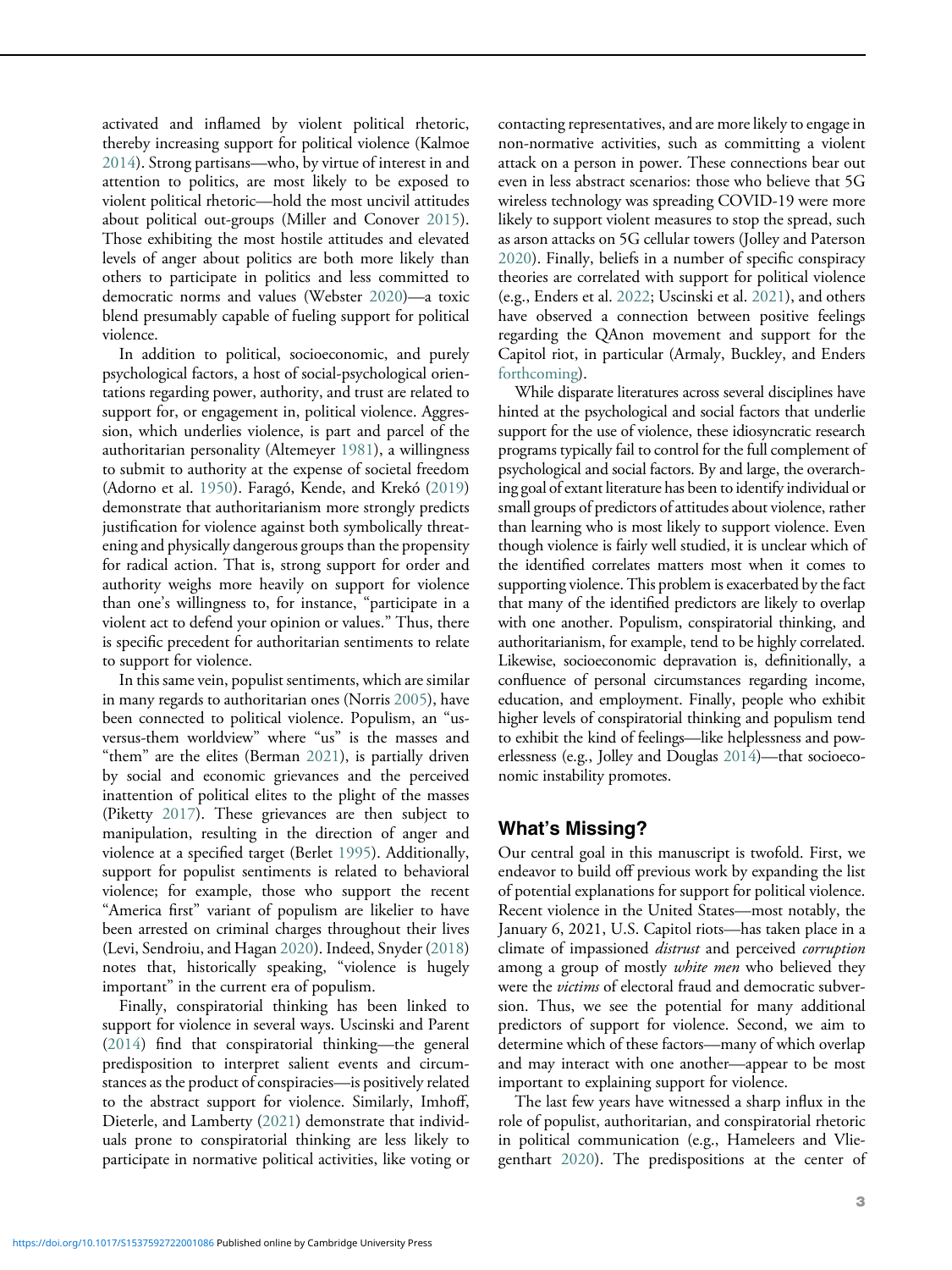these rhetorical strategies are driven by impassioned displeasure with the established political order and other out-groups—sentiments that we suspect may also lead one to be accepting of political violence, if not only for the vast array of violent anti-governmental groups in America (SPLC [2021a\)](#page-17-7). As such, we investigate the relationships between support for violence and populism, conspiratorial thinking, authoritarianism, perceived governmental corruption, and trust in government. While, as noted earlier, we are far from the first to consider the role populism, authoritarianism, and conspiratorial thinking play in aggression and violence, we argue it is important to relate the factors, directly, to attitudinal support for violence at the individual-level.

Next, we operationalize frustration in several ways that are not explicitly anchored to politics or government. Perceptions of victimhood, for example, are born of a blend of entitlement and a feeling that one is not receiving what they deserve (Armaly and Enders [2021](#page-15-8)). We utilize two forms of perceived victimhood: egocentric and systemic. The egocentric variant captures general feelings that one is always settling for less. The systemic variant of perceived victimhood captures sentiments regarding "the system," specifically, working against the individual. Armaly and Enders ([2021\)](#page-15-8) demonstrate that each form of victimhood is related to support for policies and politicians that can remedy the perceived victimhood or the cause thereof. In a similar fashion, we expect perceived victimhood to positively relate to support for violence violence may be seen as a way to remedy one's victim status, to wrestle control of one's life back from the oppressive powers that be. Additionally, we account for anxiety and feelings of powerlessness, which can serve as purely psychological markers for a host of frustrations with the political system or particular groups (e.g., Douglas et al. [2019](#page-16-15)).

We also expect that racial identity and prejudice central cleavages in American politics—plays a role (Jardina [2019\)](#page-16-16). We account for each separately. White identity refers to the degree to which one feels attached to their whiteness and solidarity with other whites. Jardina [\(2019](#page-16-16)) argues that white identity arises, in part, because of status threat as a reaction to growing diversity. Violence may be seen as a way to mitigate potential status loss, or to preserve the existing racial hierarchy from which they perceive themselves to benefit. Therefore, we expect those high in white identity to support political violence. Likewise, racial resentment—our operationalization of racial prejudice—represents both perceived violations of American values of hard work, as well as negative affect toward blacks (Kinder and Sanders [1996](#page-16-17)). We expect those high in racial resentment to be more supportive of political violence. First, prejudice is clearly linked to conflict and violence (Green and Seher [2003;](#page-16-18) Green, Strolovitch and Wong [1998\)](#page-16-19), so there is sound reason to suspect it relates

to support for violence. Second, much like our expectations regarding white identity, violence may be considered a viable way to stave off the advancement of minorities and preserve status for those perceived to uphold individualism and hard work.

Finally, we consider whether one has access to health insurance, as well as the potential impact of military service. We employ access to health insurance as an operationalization of socioeconomic depravation—which should be positively related to support for violence, based on previous literature (e.g., Anderson and Bushman [2002\)](#page-15-2) —that does not rely on self-reported income, an errorprone measure for which there also tend to be relatively high levels of missing data (e.g., Moore, Stinson, and Welniak [2000\)](#page-16-20). We examine military service because both veterans and active military personnel are more likely to engage in partner violence (Kwan et al. [2020](#page-16-7)) and antigovernmental groups, such as the Oath Keepers and Three Percenters, tend to be composed disproportionately of individuals with military service records, primarily veterans (SPLC [2021b](#page-17-8)).

In addition to these newly identified correlates, we reexamine many of the correlates that others have identified (e.g., religiosity, income, and education). If our goal is to decipher which (combinations of) correlates best explain support for political violence, our model must incorporate as many of such correlates as possible.

#### Data and Measures

We fielded a survey containing the questions necessary to construct twenty-four possible correlates of political violence on 1,100 U.S. adults in February 2021. Our sample was fielded by Lucid, which is a survey marketplace that recruits respondents from dozens of sample suppliers. While the sample is a not a probability sample, the demographic characteristics of respondents match those of the broader population according to U.S. Census data $^1$  $^1$ and the platform has been found to perform very well in generating accurate estimates of various political attitudes (Coppock and McClellan [2019\)](#page-15-9). In light of recent evidence regarding inattention on survey platforms like Lucid —in particular during the COVID-19 pandemic (Aronow et al. [n.d.;](#page-15-10) Peyton, Huber and Coppock [2020\)](#page-17-9)—we took several steps to ensure data quality beyond Lucid's use of reCAPTCHA to screen for bots and a combination of open-ended questions and machine learning methods to screen out inattentive respondents. First, respondents had to pass two additional attention checks in order to complete the survey. Second, we restricted our sample to only those respondents that spent an appropriate amount of time—at least 7 minutes, on a survey estimated to take 15 minutes—answering our questions. The sample size after this restriction is 1,002.

Our dependent variable, which was originally developed by Uscinski and Parent [\(2014](#page-17-4)), is a summated scale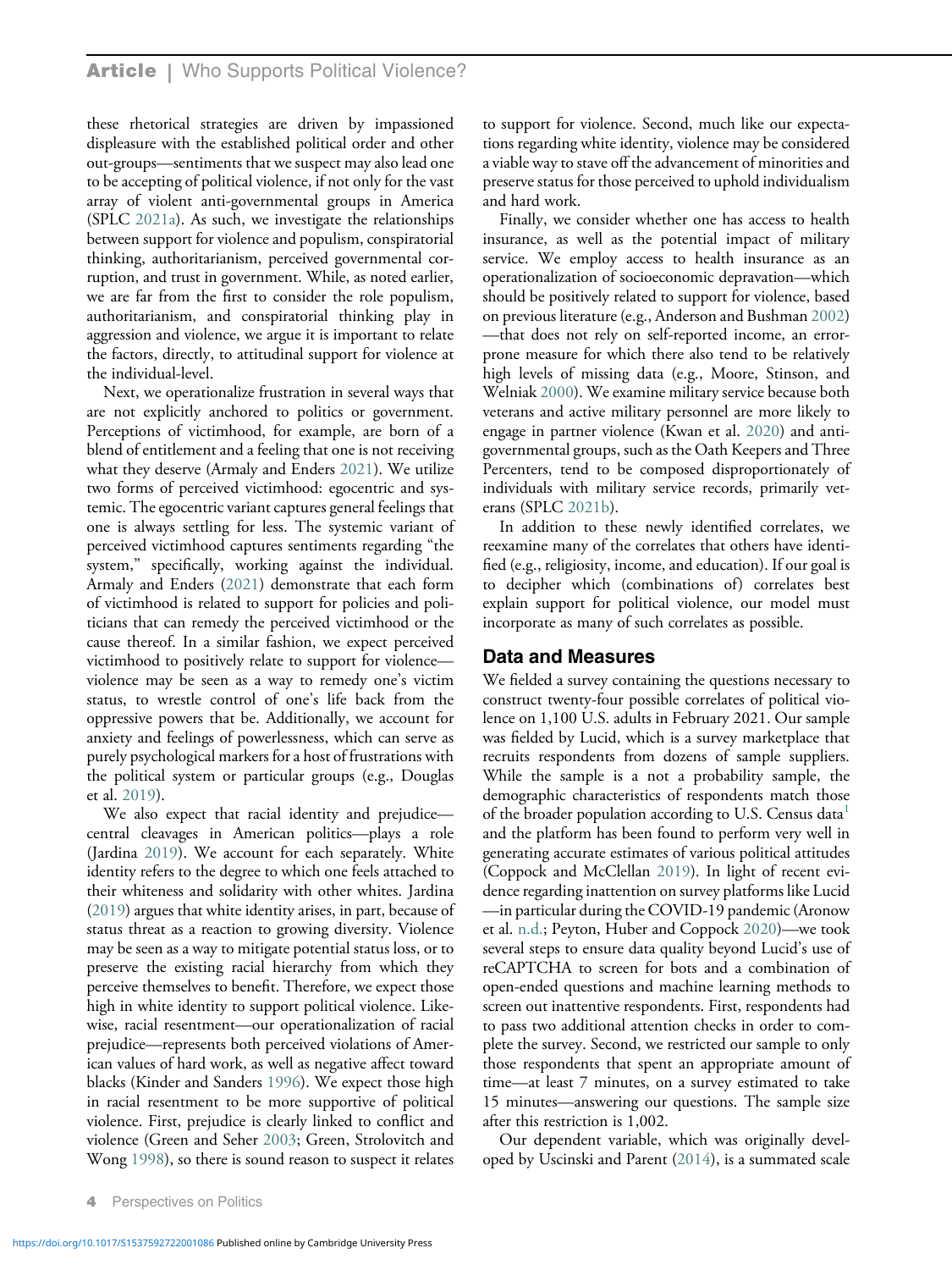of responses to the following three questions about support for political violence, each of which respondents reacted to using a five-point set of responses ranging from "strongly disagree" (1) to "strongly agree" (5):

- 1. It is acceptable to use violence in advancing political goals these days.
- 2. Violence is sometimes an acceptable way for Americans to express their disagreement with the government.
- 3. Violence is justified if the members of the other side act violently first.

Importantly, Uscinski and Parent [\(2014](#page-17-4)) suggest that these items tap general support for and the perceived acceptability of violence as a way of achieving one's political goals, rather than a willingness to engage in violence against any one group (e.g., party), the government in particular, or for any specific cause. In addition, these items avoid some of the problems identified by Westwood et al. ([2021\)](#page-17-7) that inflate support for political violence (e.g., unbalanced options with no midpoint), particularly as caused by inattentive respondents (Peyton, Huber and Coppock  $2020$ ).<sup>[2](#page-14-1)</sup> The scale  $(M=1.91, SD=1.10)$  is statistically reliable ( $\alpha$ =0.86). As fi[gure 1](#page-4-0)—which depicts the distribution of the violence scale—shows, most individuals are not supportive of the use of violence in politics. The modal scale value is 1, which

#### <span id="page-4-0"></span>Figure 1 Distribution of support for political violence

corresponds with strong disagreement with each of the above three questions; this characterizes 43% of respondents. Still, 13% of respondents agree more than they disagree with the use of political violence and 10% are completely neutral, figures that comport nicely with those reported in other work on the appropriate measurement of support for violence (see Westwood et al. [2021](#page-17-7)). For example, the mean of our measure (rescaled to range from 0–1 for comparability) is only between 0.08 and 0.03 points higher than what Kalmoe ([2014\)](#page-16-5) reports across his three measures, which include more specific imagery about using bullets and bricks to solve political problems. Moreover, the mean of our measure is statistically indistinguishable at conventional levels ( $p = 0.07$ ) from that of a measure of general willingness to engage in violence reported by Jolley and Paterson ([2020\)](#page-16-11).<sup>[3](#page-14-2)</sup> Thus, it does not appear that our measure of support for political violence is merely capturing attitudes regarding the Capitol riot that occurred in the month prior to data collection. Given the potential consequences of attitudes about violence, we still see reason to be concerned with the people's attitudes, even if most Americans do not support the use of political violence.

Summary statistics for each correlate under consideration appear in [table 1;](#page-5-0) refer to the online appendix for precise question wording. We organized these correlates by category, from general psychological traits and

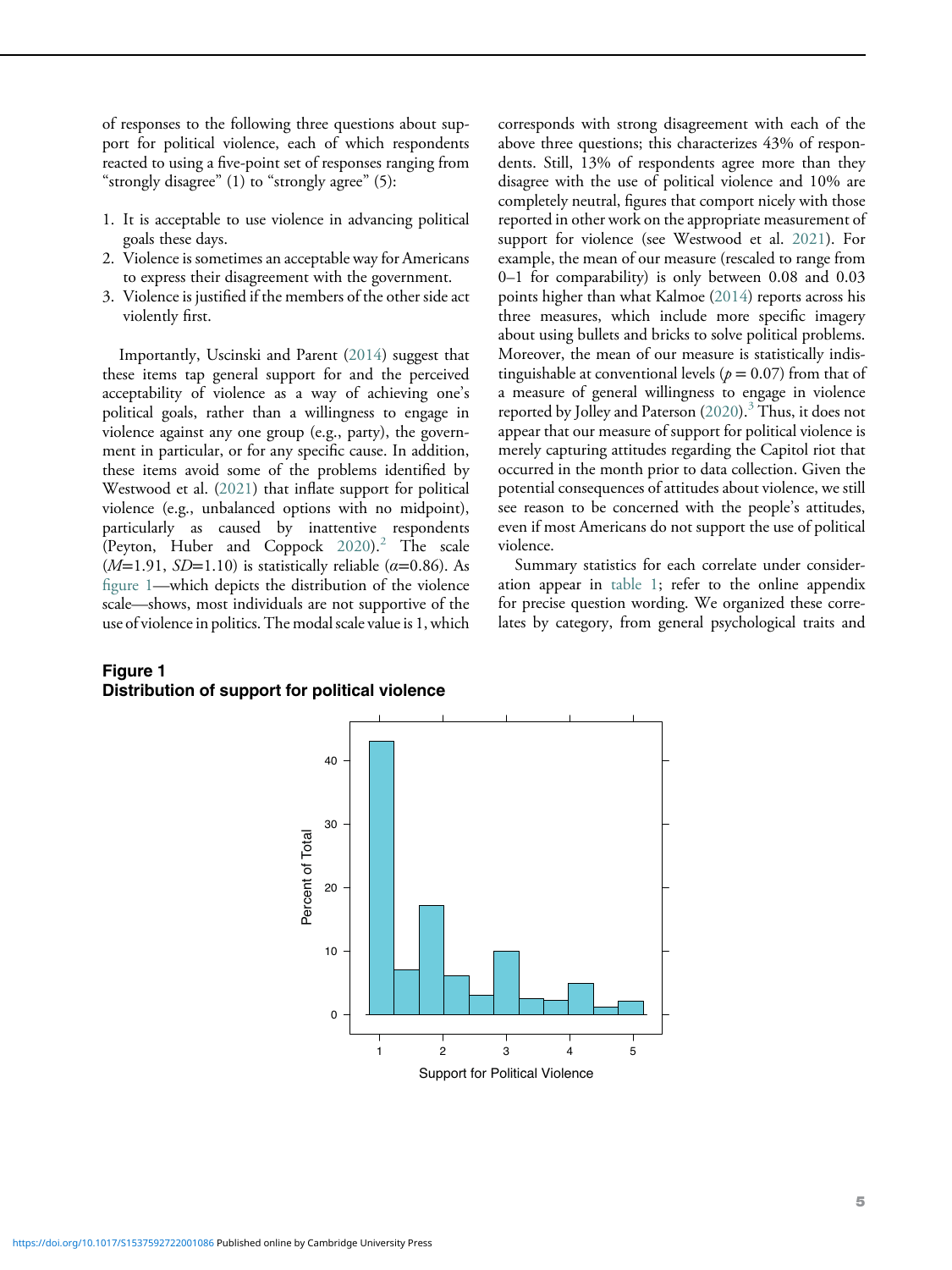<span id="page-5-0"></span>Table 1

Descriptive statistics for all potential correlates of support for political violence

| Category                                          | Variable (Range)                                                                                                                                                   | Mean                                         | Std. Dev.                                    | Alpha                        |
|---------------------------------------------------|--------------------------------------------------------------------------------------------------------------------------------------------------------------------|----------------------------------------------|----------------------------------------------|------------------------------|
| General psychological traits<br>and orientations  | Perceived Systemic Victimhood (1-5)<br>Perceived Egocentric Victimhood (1-5)<br>Anxiety (1-4)<br>Powerlessness (1-5)                                               | 2.65<br>2.70<br>1.84<br>2.30                 | 1.04<br>1.08<br>0.83<br>0.80                 | 0.83<br>0.89<br>0.94<br>0.78 |
| Orientations toward<br>government and politics    | Authoritarianism (1-5)<br>Populism (1-5)<br>Conspiratorial Thinking (1-5)<br>Perceived Corruption (1-5)<br>Trust in Government (1-5)<br>Interest in Politics (1-4) | 2.91<br>3.33<br>3.45<br>3.15<br>2.47<br>2.94 | 0.90<br>0.80<br>0.94<br>0.98<br>0.99<br>0.95 | 0.65<br>0.83<br>0.84         |
| Racial attitudes                                  | White Identity (1-5)<br>Racial Resentment (1-5)                                                                                                                    | 3.28<br>2.94                                 | 0.95<br>1.05                                 | 0.81<br>0.79                 |
| (Strength of) political<br>identities             | Ideological Strength (1-4)<br>Partisan Strength (1-4)<br>Republican (0, 1)                                                                                         | 2.45<br>3.00<br>0.42                         | 1.15<br>1.11<br>0.49                         |                              |
| Religious characteristics                         | Conservative (0, 1)<br>Religiosity (1-5)<br>Evangelical (0, 1)                                                                                                     | 0.53<br>2.50<br>0.26                         | 0.50<br>1.57<br>0.44                         |                              |
| Sociodemographics and<br>individual circumstances | Military Service (0, 1)<br>Income $(1-5)$<br>Health Insurance (0, 1)<br>Education (1-5)<br>Female $(0, 1)$<br>Residence in South (0, 1)                            | 0.15<br>3.35<br>0.88<br>3.30<br>0.53<br>0.37 | 0.35<br>1.24<br>0.32<br>1.06<br>0.50<br>0.48 |                              |

<span id="page-5-1"></span>orientations to sociodemographic characteristics and individual circumstances. Each of the multiple-item scales we employ—all of which have been previously validated by others (refer to the online appendix)—are statistically reliable.

Our analytical strategy unfolds in three steps. First, we examine bivariate correlations between support for violence and each of the potential correlates in [table 1.](#page-5-0) Second, we use a classification and regression tree (CART) model to decipher which variables help us best predict support for violence. The goal of CART models is to correctly classify values of a specified outcome variable (support for violence), allowing for complex nonlinear and interactive relationships between the predictor variables. To understand how CART models work, one might imagine a simple decision tree. We present a hypothetical example in fi[gure 2.](#page-5-1) Suppose we were attempting to model whether or not one survived the sinking of the Titanic, a classical example used to explain how CART models work.

Because of the "women and children first" evacuation policy on the Titanic, we know that sex and age are two of the most important variables in classifying whether or not one survived. Indeed, sex—represented by the "root node" at the very top of the tree—is the most predictive factor. If one was female, they were very likely to survive, which is represented by the rightmost path leading from the sex node to the survived terminal node. Terminal

# Figure 2 Hypothetical example of a CART model



nodes represent the final prediction for a branch of decisions. If one was male, we must further wonder if they were a child or not. Males less than or equal to 16 years of age were likely to survive, as depicted by the series of leftmost paths from sex to the age decision node, and the age decision node to the survived terminal node. Males greater than 16 years of age were likely to perish, as depicted by the path from sex to the age decision node, and the age decision node to the died terminal node. In the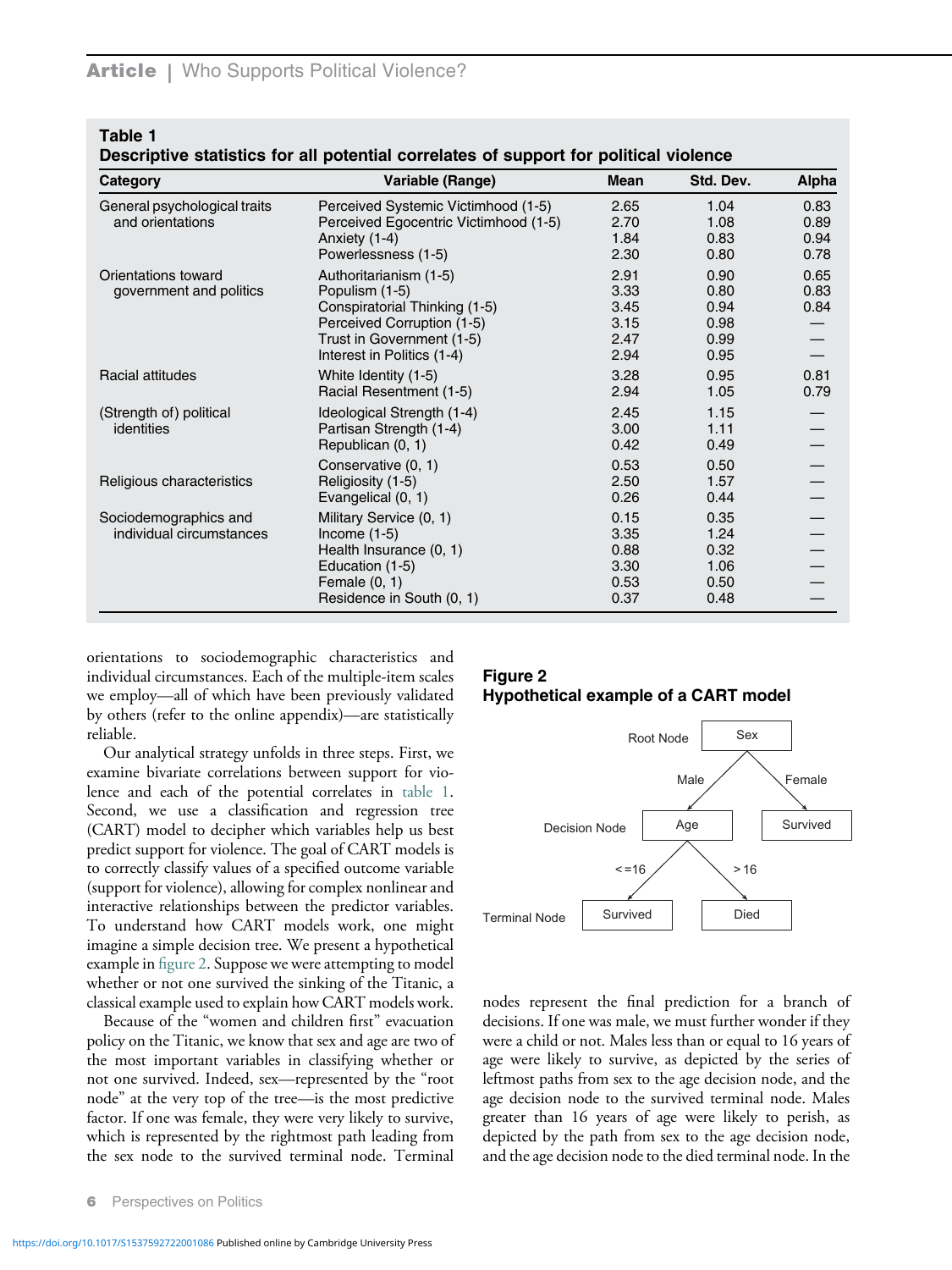immediate study, we seek to predict one's level of support for violence, which will be depicted in terminal nodes, using the twenty-four correlates discussed earlier, which will be depicted in the root node (simply the single most predictive factor, like sex in the Titanic example) and a series of decision nodes (like age).

The CART modeling procedure—implemented in party R package (Hothorn, Hornik, and Zeileis [2006](#page-16-21)) first identifies a single independent variable that best organizes the data into two groups; "best" is defined as the split in the variable that explains the greatest variance in the outcome variable. Once the data are separated, this process is recursively applied to each subgroup until no improvements can be made (i.e., until no more variance is explained). The procedure sequentially selects the variables that best improve the fit of the model to the dataset. Thus, it does not require linear relationships between the outcome and predictor variables. Partitioning the data at a particular level of a predictor variable—for example, a 3 (the midpoint) on the anxiety scale—allows for the consideration of the impact of variables at differing levels of other covariates.<sup>[4](#page-15-11)</sup>

Finally, we examine the predictive power of the profile of orientations that the CART model identifies as uniquely useful in classifying attitudes about violence. In particular, we attempt to explain support for the U.S. Capitol riots—"The riots at the U.S. Capitol building on January 6th were justified"—using a combination of political identities, positive feelings toward Donald Trump, and the political violence profile. Our expectation is that the political violence profile is a strong predictor of these attitudes, even controlling for other relevant factors. Moreover, the profile should be more strongly related than any individual correlate of support for political violence if our strategy has yielded a valid and predictive picture of who supports political violence.

To be clear, this is not merely a more complicated way of controlling for support for violence. Instead, the political violence profile is a summary measure of the psychological, orientational, and attitudinal antecedents of political violence. We argue that this approach is useful for a number of reasons. First, it avoids the tautology of predicting support for the Capitol riot with support for violence, generally. Instead, we can state, for instance, "individuals with the following collection of orientations are the most likely to state the riot was justified." Second, this approach offers analytical strength in that there is no assumption of functional form between the twenty-four correlates detailed later and support for the Capitol riot.<sup>[5](#page-15-12)</sup> It is possible that high levels of, say, powerlessness contribute to both high violence support and low violence support. Accounting for either violence, itself, or powerlessness in a regression model explaining Capitol riot justification would mask such a nuanced relationship. We expect and, per the results of our CART model, find support for

the notion—that the interactive and nonlinear effects of several correlates of support for violence are important pieces of the puzzle we are attempting to solve (i.e., who supports political violence). Third, this approach constitutes a more parsimonious accounting of support for the Capitol riot than a "garbage can" model of all possible explanations. Rather than estimate nearly thirty parameters, we have empirical reason to condense a number of correlates into a simpler, albeit analytically powerful, profile. This allows for a cleaner, more straightforward understanding of who supports violence, generally, and the Capitol riot, specifically.

## Results

[Figure 3](#page-7-0) displays pairwise correlations between support for violence and each potential correlate. The two forms of perceived victimhood, support for authoritarianism and populism, and white identity are the strongest correlates of support for violence. Those with (seemingly) more extreme general psychological traits and orientations (e.g., powerlessness and anxiety) exhibit the highest levels of support for violence. The same is true of those who have an antagonistic relationship with government—those who think it is corrupt, engage in conspiratorial thinking about nefarious actors, and support non-traditional leaders, like authoritarians or populists. But a number of other characteristics correlate with support for violence. For instance, evangelicals and those who frequently attend religious services are more supportive of violence. So, too, are current and former military personnel.

Political predispositions, on the other hand, do not correlate with support for violence. Congruent with past literature, there is a correlation between strength of ideological identification (and partisan strength is marginally significant<sup>[6](#page-15-13)</sup>), but it pales in magnitude compared to most of the other correlations described earlier. Altogether, support for violence does not appear to stem from a single attitude or circumstance; instead, a constellation of factors underwrite it.

However, it is likely that many of these characteristics, attitudes, and orientations covary with one another. Indeed, we see a number of moderate and strong relationships in [Figure 4](#page-8-0), which displays pairwise correlations between all of our covariates. Consider, mostly notably, the bottom left portion of fi[gure 4](#page-8-0). The psychological and government specific orientations are, generally speaking, strongly correlated with one another. Inasmuch as our goal is to determine which of these covariates combine to best characterize individuals high in support for violence, correlational analyses may prove deficient.

We also observe considerable nonlinearity between support for violence and each of the independent variables. In the online appendix we present scatterplots for each relationship, overlaying both nonparametric smoothers and OLS fit lines. In approximately half of the cases, we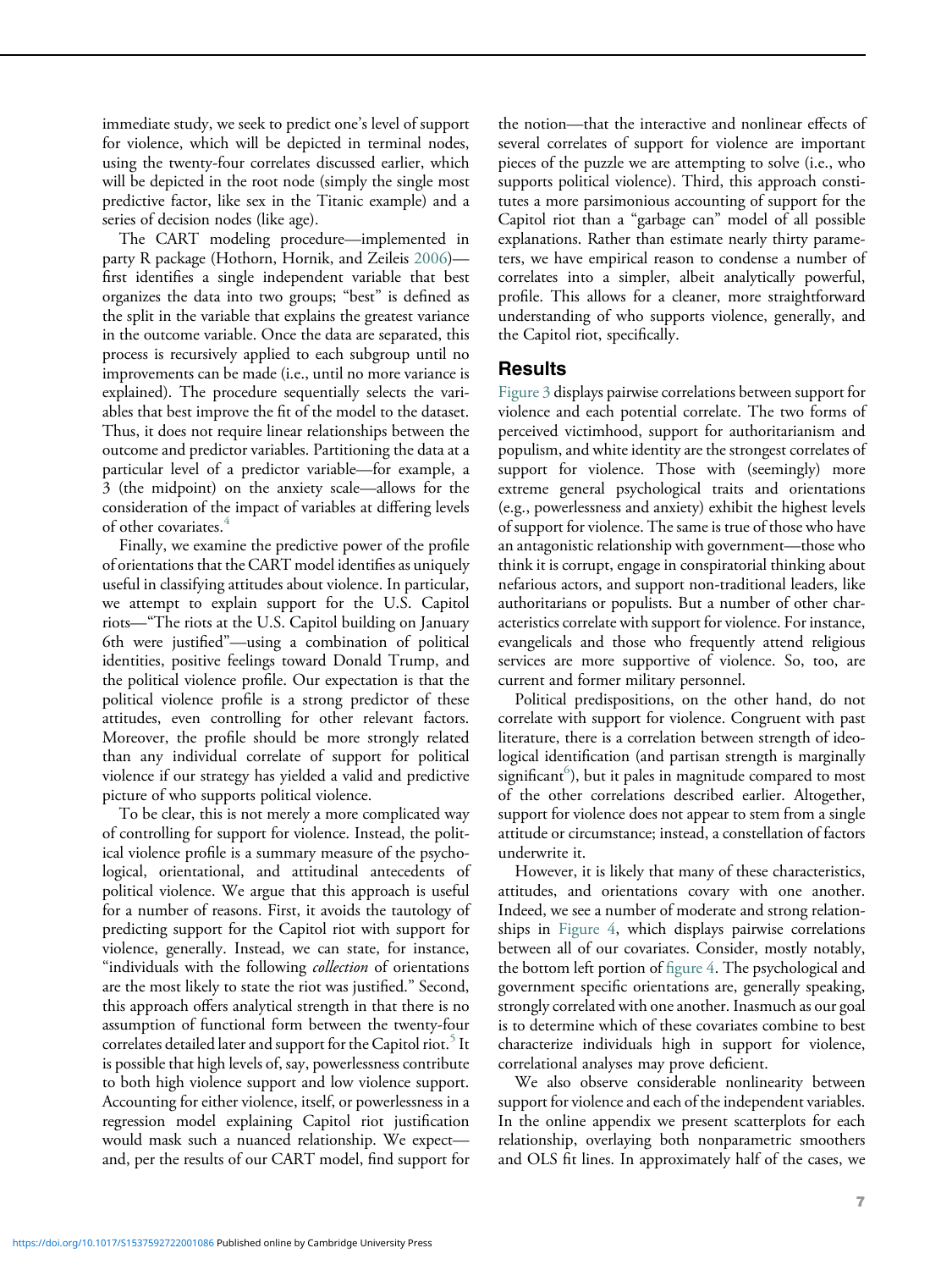

## <span id="page-7-0"></span>Figure 3 Pearson product-moment correlation with support for violence

Notes: With 95% confidence intervals; n=817–1,002.

observe OLS fit lines that are not comfortably encompassed by the confidence intervals of the nonparametric smoother, which is indicative of a statistically significant deviation from linearity. For instance, as fi[gure 5](#page-9-0) shows, the relationship between racial resentment and support for violence is, according to the nonparametric smoother, sinusoidal rather than linear. That is, those of middling levels of racial resentment are significantly more supportive of political violence than those either high or low in racial resentment. Such a relationship presents unique challenges in relating racial resentment to violence in the multivariate context when a (linear) functional form is assumed. The profile approach offered by CART models allows for us to properly incorporate this nonlinear relationship into our model of support for violence.

To aid in the identification of a profile that predicts support for violence, we turn to a CART model, the results of which are presented in figure  $6<sup>7</sup>$  $6<sup>7</sup>$  $6<sup>7</sup>$  Because these models are not common in political science, we carefully walk the reader through one set of nodes, and note that all remaining paths and nodes can be interpreted in a similar fashion.

The distribution of support for political violence for various combinations of independent variables appears at the very bottom of the figure. Each boxplot across the horizontal axis details the level of support for violence for respondents classified into that node. We are interested in both the distribution of violence support in each terminal node, as well as how one came to be classified into any given node.

First, the CART procedure identified the predictor variable that is the most highly predictive of support for violence, which appears at the top of the tree: perceived systemic victimhood. Then, systemic victimhood was partitioned at the value that explains the greatest variance in support for violence; here, that value is 3.5 (which is slightly greater than the midpoint, 3). Importantly, we note that the method is not inherently dichotomizing the variables.<sup>[8](#page-15-15)</sup> Following the left path, we are considering individuals with systemic victimhood scores of 3.5 or less. Then, the remaining data are once again split using the variable that explains the greatest remaining variance: populism (Node 2). Populism is partitioned at 2.625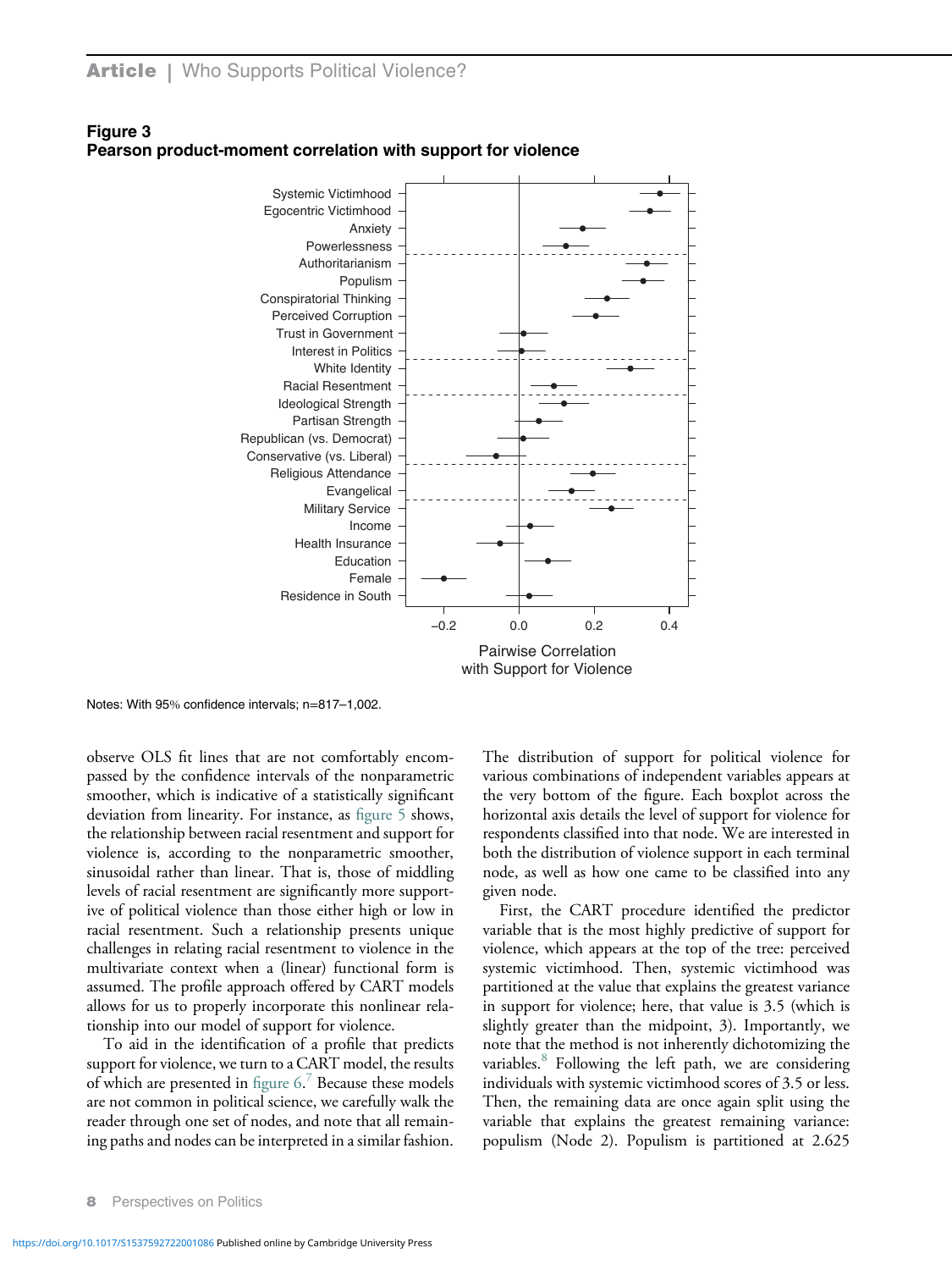#### <span id="page-8-0"></span>Figure 4 Pairwise correlation heatmap



(which is just lower than the midpoint, 3). Again following the left node, racial resentment explains the greatest remaining variance (Node 3), and is itself partitioned into those with scores greater than 2 (a low-medium score), or less than or equal to 2. Thus, for this collection of 184 individuals in our dataset, three variables—systemic victimhood, populism, and racial resentment—best classify their support for violence (which, per the boxplots at Nodes 4 and 5, is very low). These variables all interact with one another to best classify support for violence. Each of the factors after the first node is dependent upon systemic victimhood, and every other node along the path between the first node and the terminal node.

Six variables—systemic victimhood, populism, racial resentment, authoritarianism, current or former military enlistment, and white identity—prove useful in classifying levels of support for political violence. The interpretation proceeds just as outlined here for all remaining nodes. As for the profiles that classify those high in support for political violence, we turn to the right side of the figure. Here, systemic victimhood, military service, white identity, and authoritarianism are the constellation of characteristics and orientations most predictive. Consider one high in systemic victimhood (>3.5), who is now or was previously in the military  $(>0)$ , and is relatively low in

authoritarianism  $(\leq 3)$ . Such an individual would be classified into Node 16—about one standard deviation above the mean for support for violence. Should we consider a similar individual who is relatively high in authoritarianism (>3), they would be classified into Node 17—the 99th percentile of support for violence. Nodes 13 and 14 involve non-military personnel high in perceived systemic victimhood. Here, white identity proves to be additionally useful in classifying support for violence among such individuals. Those high in white identity are much more supportive of violence than their less white-identified counterparts, despite having other similar characteristics. An ordinary linear model would hide this unique role of identity, which is couched within military status and perceptions of systemic victimhood.

Even though many other constructs and characteristics that we examined earlier correlate with support for violence, they simply do not exhibit as much unique predictive power as the six orientations pictured in fi[gure 6](#page-10-0). On the one hand, we might expect as much. Indeed, many of the twenty-four correlates we examined are conceptually and empirically related to each other. On the other, there are several useful inferences to glean from the correlates that do prove uniquely predictive. First, they are all socialpsychological orientations, with the exception of military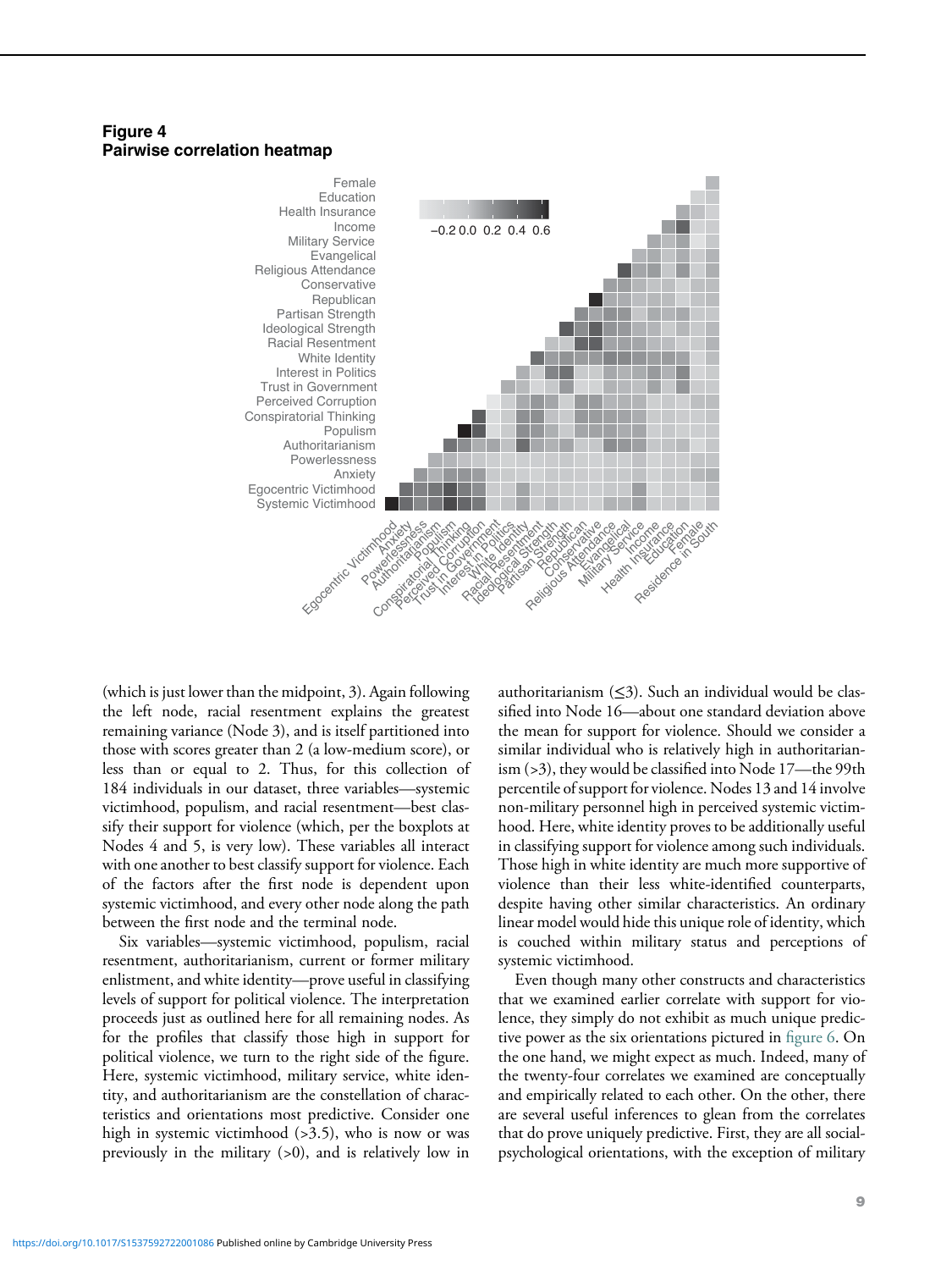

<span id="page-9-0"></span>Figure 5 Support for political violence across racial resentment

Notes: Red line indicates OLS fit line; blue line nonparametric smoother

service. This is in contrast to tangential literatures on political extremism and terrorism which sometimes argue that socioeconomic depravation and social standing more generally—tangible social characteristics—promote (support for) political violence as a remedy for one's troubles. Our results show that merely feeling like a victim (e.g., systemic victimhood, white identity), blended with psychological postures that seek to resolve feelings of victimhood (e.g., support for authoritarian, populist, and racist ideas), can promote support for political violence.

Second, our results show that even though racial resentment and white identity, populism and authoritarianism overlap considerably, these constructs each play a distinct role in fostering support for violence. When it comes to racial attitudes, both in-group identities (i.e., white identity) and out-group orientations (i.e., racial resentment) matter—support for violence may be born of both ingroup preservation and out-group denigration. Likewise, even though authoritarianism and populism are empirically related (Norris and Inglehart [2019](#page-17-8)), support for specific flavors of authority (i.e., authoritarianism) and a deep-seated mistrust of elites and the political establishment (populism) are also seemingly at logical odds in many ways. Our analysis shows that authoritarianism is mostly likely to lead to support for violence when one also subjectively feels like a victim—authoritarianism is,

perhaps, used as a strong-arm remedy for victimhood, rather than blind support for any authority figure.

#### Explaining Attitudes about the Capitol Riots

Next, we examine how predictive the profile of characteristics identified by the CART model is when it comes to more specific non-normative attitudes. In particular, we seek to explain the extent to which Americans (dis)agree with the statement, "The riots at the U.S. Capitol building on January 6th were justified." The distribution of responses appears in the lefthand panel of [Figure 7](#page-10-1) (where 5 corresponds to "strongly agree"). As with the more abstract sentiment about support for political violence explored earlier, fairly few individuals are supportive of the riot. Approximately 15% of Americans agree with the statement, 14% are neutral, and 71% disagree. These values accord with literature noting that support for violence is not particularly high (Westwood et al. [2021\)](#page-17-7). In this instance, however, we know that it only takes a few individuals supportive of political violence to cause injury, death, and destruction, and to disrupt a critical democratic process.

To construct the political violence profile (PVP), we simply followed the nodes in [Figure 6.](#page-10-0) There are 9 terminal nodes along the bottom of the figure, so our profile variable will have 9 categories. Those categorized at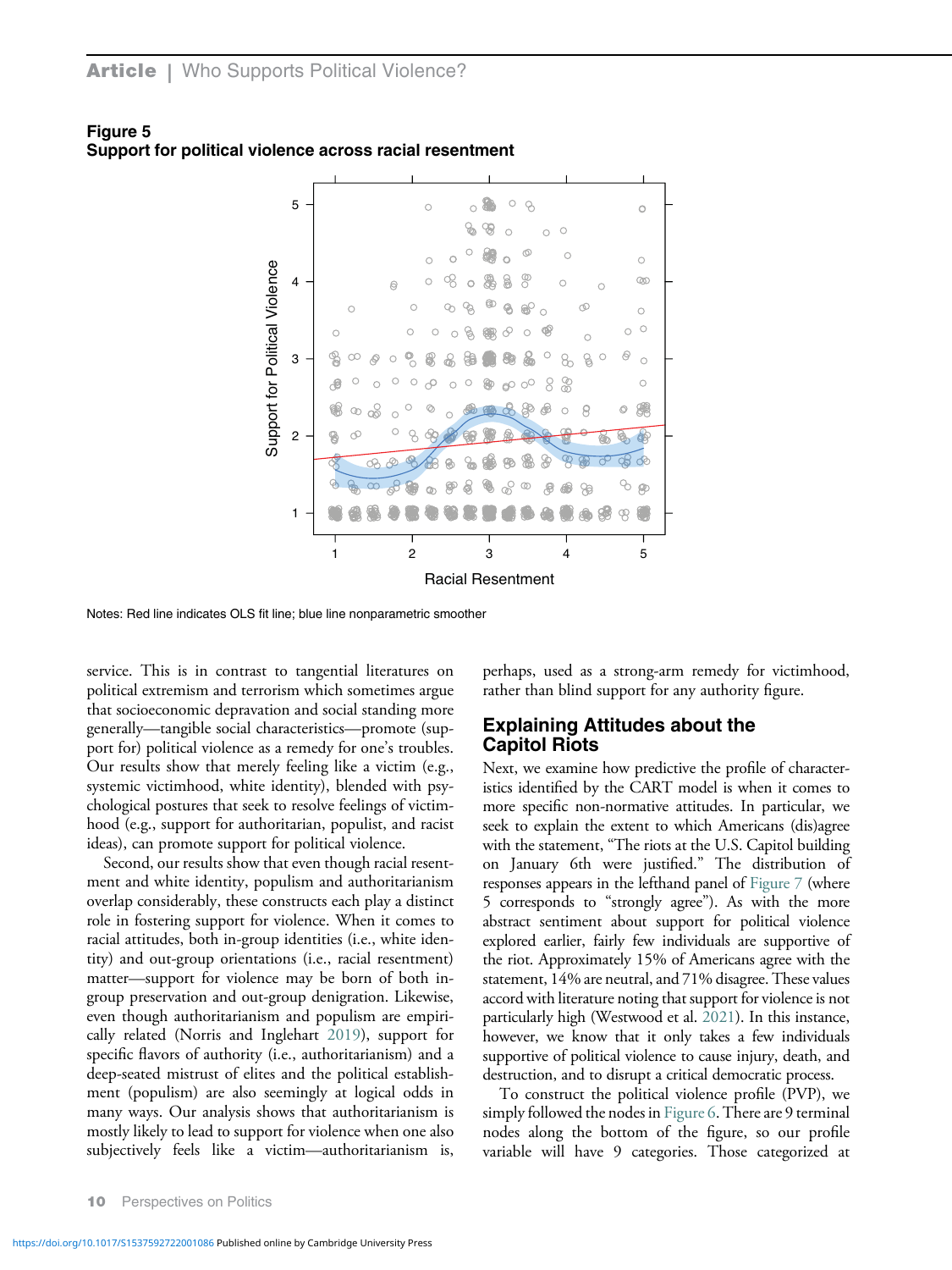Figure 6 Results of CART model

<span id="page-10-0"></span>

Notes: Distribution of support for political violence, for various combinations of independent variables, in the final nodes along horizontal axis.



<span id="page-10-1"></span>

Support for Capitol Riots 12345

> categorized at 1, the lowest score on the PVP, scored less than or equal to 3.5 on perceived systemic victimhood, less

Political Violence Profile

123456789

than or equal to 2.625 on populism, and less than or equal

9, the highest score on the PVP, scored greater than 3.5 on perceived systemic victimhood, 1 on military service, and greater than 3 on authoritarianism. Likewise, those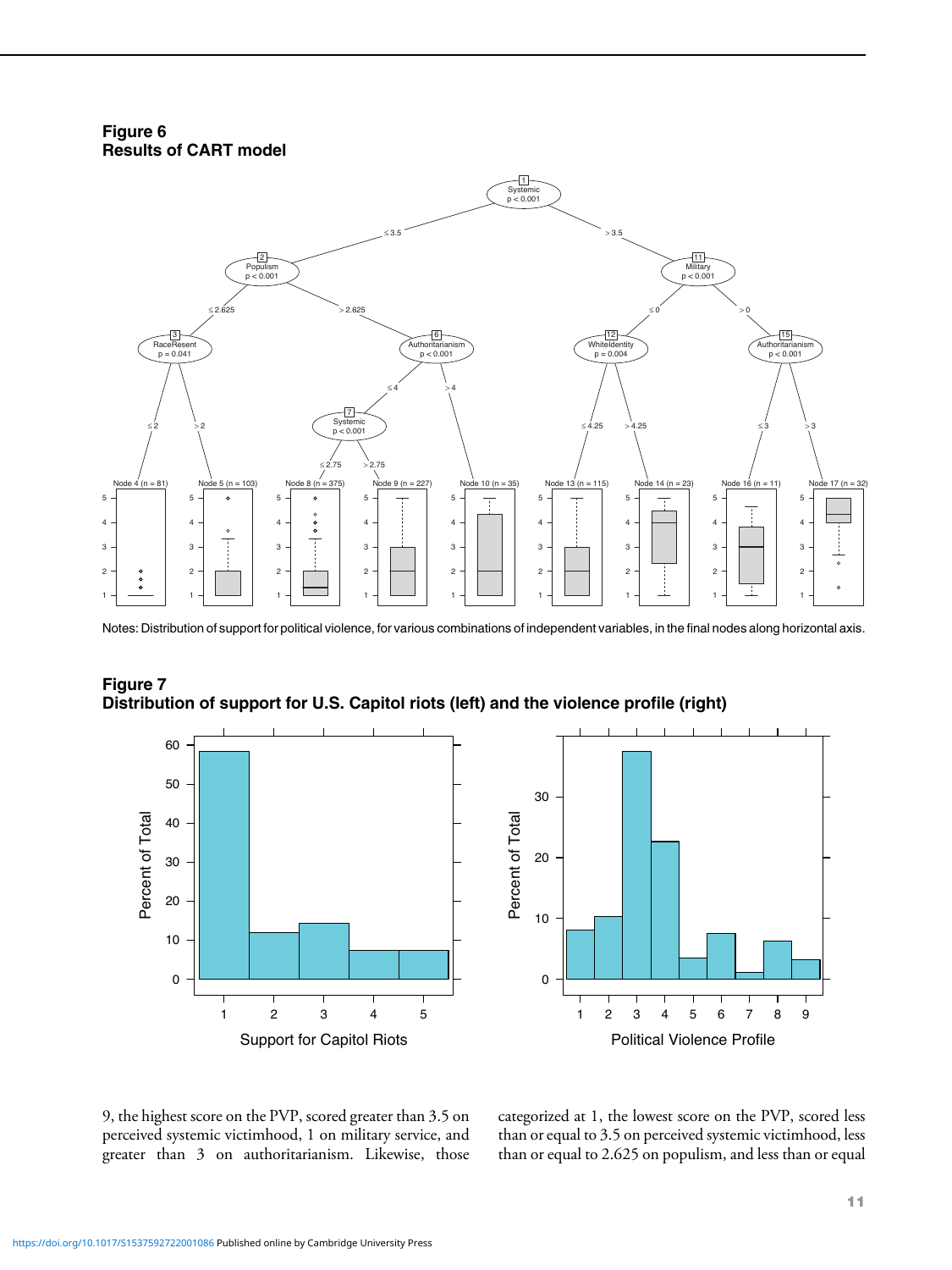to 2 on racial resentment.<sup>[9](#page-15-7)</sup> The distribution of the PVP appears in the righthand panel of fi[gure 7](#page-10-1). Most people are classified into the 3 or 4 categories, reflecting low-neutral levels of perceived systemic victimhood, high-neutral levels of populism, and low-neutral levels of authoritarianism. This profile is uncorrelated with either partisan ( $r =$ 0.001,  $p = 0.971$ ) or ideological ( $r = -0.045$ ,  $p = 0.192$ ) identities, though it is weakly correlated with the strength of ideological identities ( $r = 0.082$ ,  $p = 0.017$ ).

We take an iterative approach to explaining support for the Capitol riot. First, we estimate a baseline model, which includes partisan and ideological identities, as well as standard socio-demographic controls. Since rioters were present at the Capitol in order to attend Donald Trump's "Save America" rally, we might expect that Republicans and conservatives are more likely to believe the riots were justified than Democrats and liberals. Next, we add to this model a measure of Trump support, operationalized using a 101point thermometer of feelings

about Trump. We expect this to be more strongly related to attitudes about the riot than either partisanship or ideology. To build off this, we next introduce the political violence profile to the model. Support for the Capitol riots is not merely an expression of intense partisanship or attachment to a political candidate, but an endorsement of the use of violent tactics in adjudicating political disagreements (to put it charitably). Thus, we expect the PVP to be strongly related to attitudes about the riot. We still expect support for Trump to relate to support for the Capitol riots, but that the coefficient magnitude will be attenuated when including the PVP. Finally, we suspect that there is an interactive relationship between Trump support and the PVP—the connection between the PVP and attitudes about the riot should be strongest among people who exhibit the most positive feelings about Donald Trump.<sup>[10](#page-15-16)</sup>

Each of these four models appear in table  $2.^{11}$  $2.^{11}$  $2.^{11}$  All independent variables have been rescaled to range from

<span id="page-11-0"></span>Table 2

| OLS regressions of support for U.S. Capitol riots. |  |  |  |  |  |  |  |  |
|----------------------------------------------------|--|--|--|--|--|--|--|--|
|----------------------------------------------------|--|--|--|--|--|--|--|--|

|                                   | (1)         | (2)         | (3)         | (4)                   |
|-----------------------------------|-------------|-------------|-------------|-----------------------|
| Republican (vs. Democrat)         | $0.275*$    | $-0.461***$ | $0.432***$  | $0.404**$             |
|                                   | (0.124)     | (0.135)     | (0.127)     | (0.126)               |
| Independent (vs. Democrat)        | $0.667**$   | 0.211       | 0.163       | 0.204                 |
|                                   | (0.205)     | (0.197)     | (0.185)     | (0.185)               |
| Conservative (vs. Liberal)        | 0.231       | $-0.103$    | $-0.051$    | 0.005                 |
|                                   | (0.133)     | (0.128)     | (0.121)     | (0.122)               |
| Moderate (vs. Liberal)            | $0.481**$   | 0.232       | 0.216       | 0.234                 |
|                                   | (0.178)     | (0.169)     | (0.159)     | (0.158)               |
| Partisan Strength                 | $0.776***$  | $0.518**$   | $0.502**$   | $0.522**$             |
|                                   | (0.193)     | (0.183)     | (0.172)     | (0.171)               |
| <b>Ideological Strength</b>       | $0.672**$   | $0.399*$    | 0.289       | 0.292                 |
|                                   | (0.215)     | (0.202)     | (0.191)     | (0.190)               |
| Interest in Politics              | $-0.147$    | $-0.19$     | $-0.22$     | $-0.248$              |
|                                   | (0.159)     | (0.149)     | (0.140)     | (0.140)               |
| Education                         | $0.616***$  | $0.601***$  | $0.512**$   | $0.476**$             |
|                                   | (0.183)     | (0.171)     | (0.161)     | (0.161)               |
| Age                               | $-2.062***$ | $-1.863***$ | $-1.359***$ | $-1.416***$           |
|                                   | (0.201)     | (0.189)     | (0.185)     | (0.185)               |
| Income                            | $-0.15$     | $-0.184$    | $-0.053$    | $-0.07$               |
|                                   | (0.157)     | (0.147)     | (0.139)     | (0.138)               |
| Female                            | $-0.340***$ | $-0.311***$ | $-0.220**$  | $-0.231**$            |
|                                   | (0.086)     | (0.081)     | (0.076)     | (0.076)               |
| White                             | 0.085       | 0.04        | 0.152       | 0.136                 |
|                                   | (0.123)     | (0.115)     | (0.109)     | (0.109)               |
| South                             | 0.001       | $-0.047$    | $-0.057$    | $-0.05$               |
|                                   | (0.088)     | (0.083)     | (0.078)     | (0.077)               |
| <b>Trump Support</b>              |             | $1.614***$  | $1.427***$  | $0.948***$            |
|                                   |             | (0.151)     | (0.143)     | (0.220)               |
| <b>Political Violence Profile</b> |             |             | $1.659***$  | $1.237***$            |
|                                   |             |             | (0.162)     | (0.219)               |
| Trump Support x PVP               |             |             |             | $1.215**$             |
| Constant                          | $1.367***$  | 1.626***    | $0.823***$  | (0.426)<br>$1.014***$ |
|                                   | (0.260)     | (0.245)     | (0.243)     | (0.251)               |
| $R^2$                             | 0.189       | 0.29        | 0.373       | 0.379                 |
| n                                 | 815         | 815         | 815         | 815                   |
|                                   |             |             |             |                       |

12 Perspectives on Politics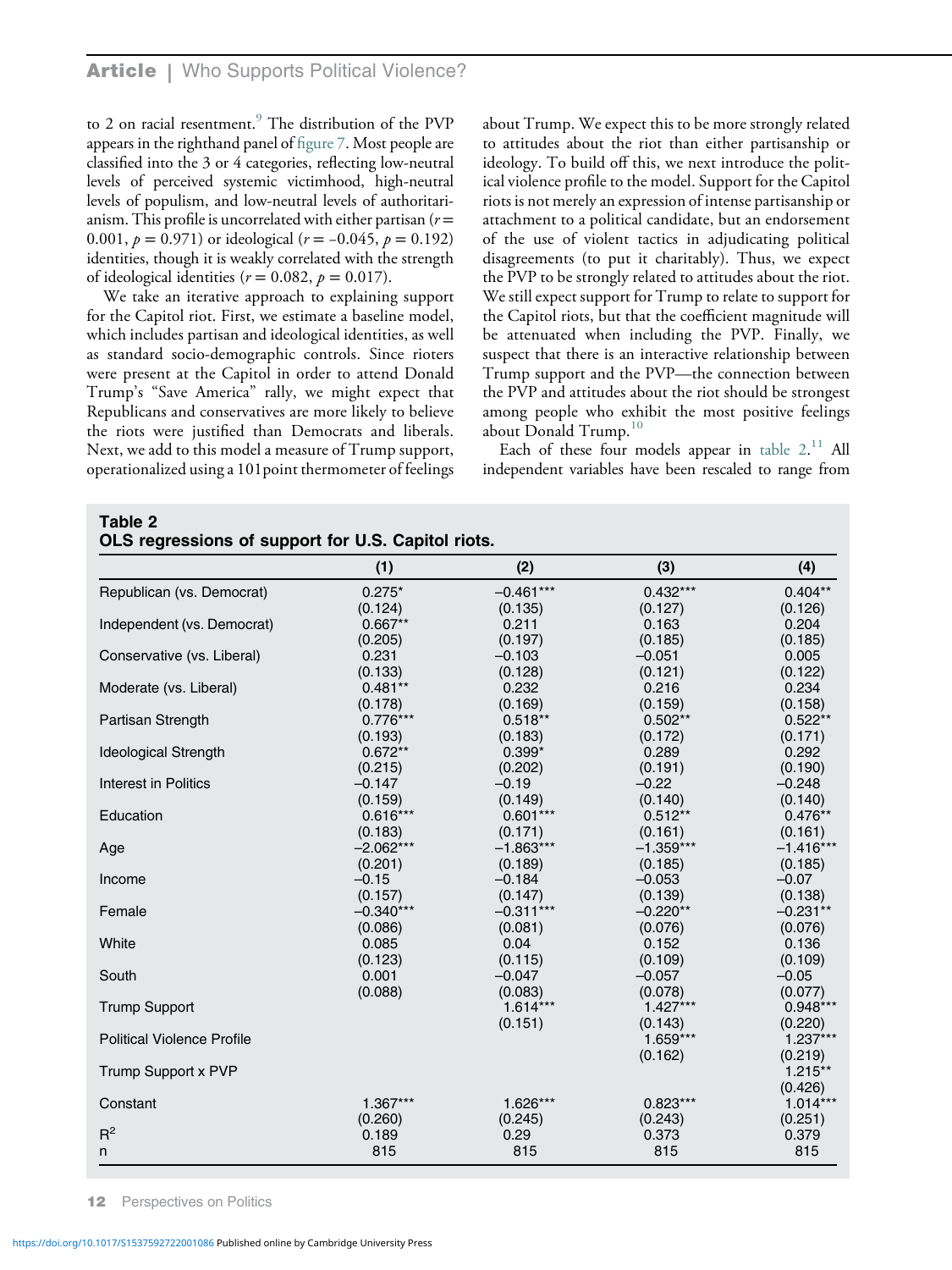0 to 1 in order to facilitate comparison of coefficients. In the first model, we find that, as expected, conservatives are more likely to believe the riots were justified, though we do not observe a relationship with partisanship. We also find that women and older individuals are less likely than men and younger people to believe the riots were justified. Moving to the second model, we see that Trump support is strongly related to attitudes about the riot. In the third model, we observe a coefficient for the PVP that is on par with (indeed, slightly greater than) that of Trump support. Moreover, the final model reveals a positive interactive relationship between Trump support and the PVP, precisely as we hypothesized.

To better understand the additive effects of the PVP and Trump support, we present model-predicted attitudes about the Capitol riot over the range of both variables in fi[gure 8.](#page-12-0) [12](#page-15-17) These two variables exhibit remarkably similar relationships. Among those lowest on the PVP and most negative about Donald Trump, the predicted level of support for riot is about a 1.5—somewhere between "strongly disagree" and "disagree." Among those highest on the PVP and most positive about Donald Trump, the predicted level of support for the riot is about a 3, or "neutral." While this may not seem particularly impressive, there are some caveats to keep in mind. First, even neutrality about political violence being justified in the context of lies about the integrity of an election is disconcerting. Second, these variables exhibit quite strong relationships, regardless of predicted levels of support simply put, not many Americans admit to believing the riots were justified. Finally, the combination of Trump

support and the PVP is likely to explain attitudes about the riot even better than either factor on its own.

Indeed, we do observe a significant interaction between Trump support and the PVP. The marginal effect of the PVP over the range of possible feelings about Trump appears in fi[gure 9.](#page-13-0) Even among those with the most negative feelings about Trump we observe a significant relationship between the PVP and support for the riot, as we might expect given the results of the additive model. This relationship significantly increases in strength as affect toward Trump becomes more positive. For those exhibiting the most positive feelings toward Trump (a 100 on the thermometer, which is 115 individuals in our sample, 29% of Republicans) and the highest score on the PVP, predicted support for the riots is 4.47 (95% CI: 4.06, 4.89), which is between "agree" and "strongly agree."

This pattern is congruent with what others observed over the course of the Trump presidency. Donald Trump is particularly adept at recognizing, activating, and directing various social-psychological orientations and specific attitudes that other politicians have either ignored or only unsuccessfully manipulated, whether it be feelings of victimhood (Armaly and Enders [2021\)](#page-15-8), authoritarianism (Knuckey and Hassan [2020\)](#page-16-22), status threat (Mutz [2018](#page-16-23)), or tendencies toward violence. It is the combination of deep-seated commitment to Donald Trump—not merely Republican Party support or conservatism—and the willingness to engage in, or at least support the use of, political violence that results in a toxic blend of orientations strong enough to support hostility, ignore the disruption of a

#### <span id="page-12-0"></span>Figure 8





Notes: Band represents 95% confidence intervals.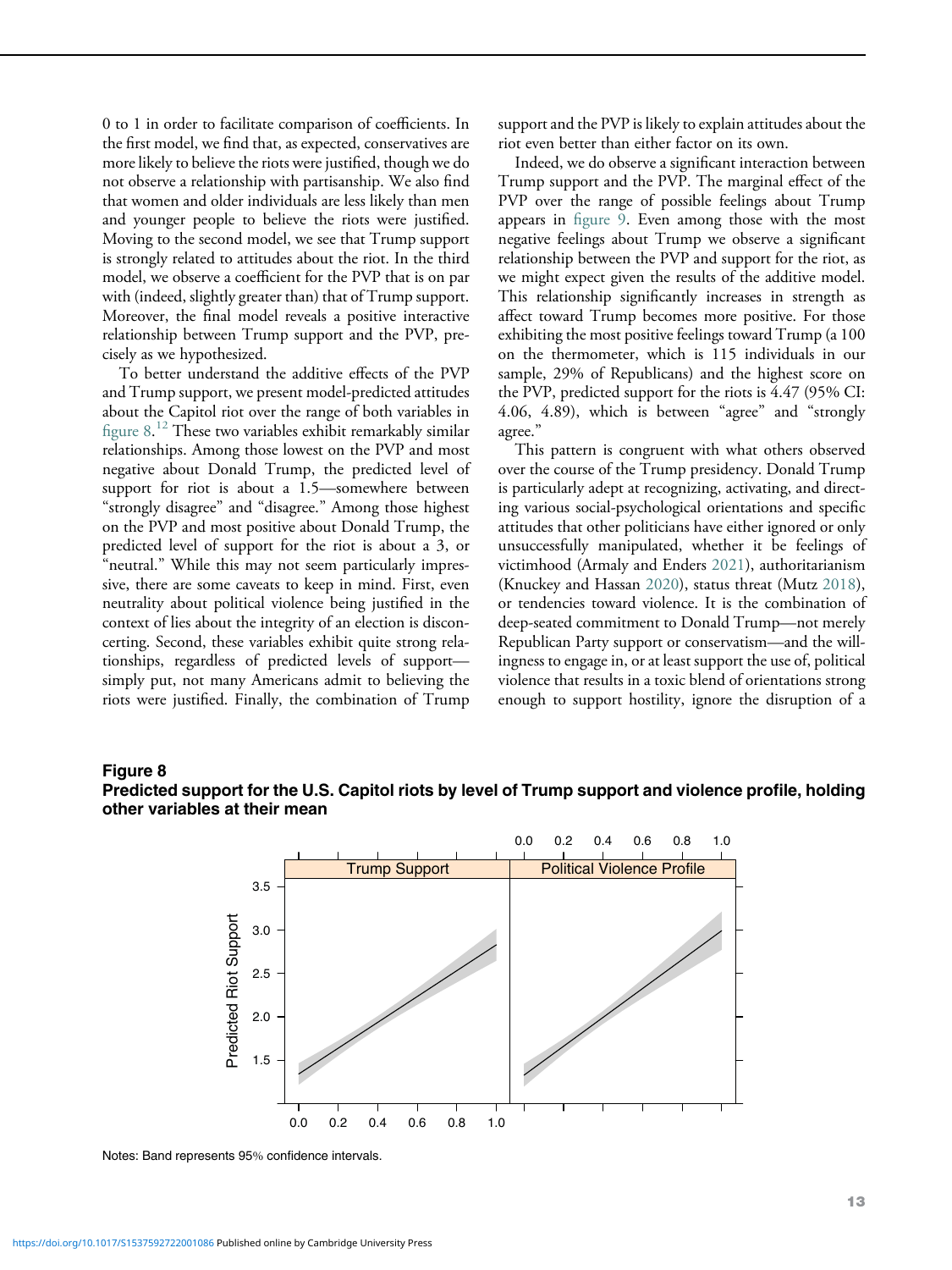#### <span id="page-13-0"></span>Figure 9

Marginal effect of violence profile on support for the U.S. Capitol riots conditional on Trump support



Notes: Band represents 95% confidence intervals.

critical democratic process, and even spur action in some cases.

## Conclusion

Our results indicate that support for political violence is strongly associated with a wide variety of psychological, political, and social factors, well beyond political identities, religion, and socioeconomic status, as identified by previous research. Moreover, with the exception of military service, it is the psychological orientations toward power, authority, and racial groups that appear to be the most predictive—in interaction with each other—of support for political violence. The individuals most supportive of political violence in our study exhibited high levels of perceived victimhood, authoritarianism, and white identity, as well as past or present military service. Importantly, this profile of characteristics is capable of explaining attitudes about real world events: especially when combined with strong levels of Trump support, the political violence profile provides the best explanation of who is most likely to believe the riots were justified. Beyond just the Capitol riot, identifying psychological and social factors that relate to support for violence can inform the correlates that may underlie future violence.

These patterns constitute an important link between individual political psychology and actual, behavioral engagement in destructive political acts, such as violence,

by demonstrating which individual-level factors translate into support for violence. Reassuringly, neither Democrats nor Republicans, liberals nor conservatives appear to be asymmetrically supportive of political violence in the abstract; this is not *inherently* a partisan or ideological problem. However, feelings of victimhood and authoritarian personalities are hardly marginal orientations among the American mass public, and politicians—like Donald Trump—have seemingly recognized some utility in activating these orientations, presumably with a goal of expanding and mobilizing their base. Thus, better understanding which of the orientations underwriting support for political violence can be inflamed by elite cues, and how, may help in preventing physical outbreaks of political violence. While we do not ascribe causality in this paper, we do note that some of the factors we consider are "closer" in the likely causal chain than others (e.g., some psychological elements may be a function of identity or sociodemographic characteristics). We encourage future research to disentangle the antecedents of the individual factors we identify.

This point is especially critical given that support for political violence appears to be fostered more by subjective social-psychological orientations (e.g., feelings of victimhood, racial resentment) than objective social conditions, such as socioeconomic depravation or social standing, more generally. In other words, even though some individuals may become radicalized by poor economic conditions or an oppressive political or economic system, we find that more subjective orientations—such as merely feeling like a victim—are more predictive. This makes the etiology of constructs such as authortarianism, perceived victimhood, and in- and out-group racial orientations all the more important to understand. There are many paths that may lead one to loathe the political establishment and other political enemies— many of them seem capable of fostering extremist attitudes regarding acceptable methods of interacting with that establishment and those enemies.

Our study is not without limitations. While we have good reason to examine the support for political violence in the United States after the riot of January 6, 2021, some of our results may be context-dependent—especially those involving uniquely American political identities, or those that may be impacted by "top down" elite communications and behavior. As such, we encourage others to replicate and extend this analysis in other political and cultural contexts. We also acknowledge that the link between attitudinal support for political violence and behavioral engagement in political violence is difficult to empirically decipher, let alone to infer from attitudinal measures alone. Indeed, some support for violence may even amount to nothing more than expressive responding —the intentional misreporting of true beliefs in an effort to express displeasure with the object of the question. That said, we did not include partisan figures/groups in any of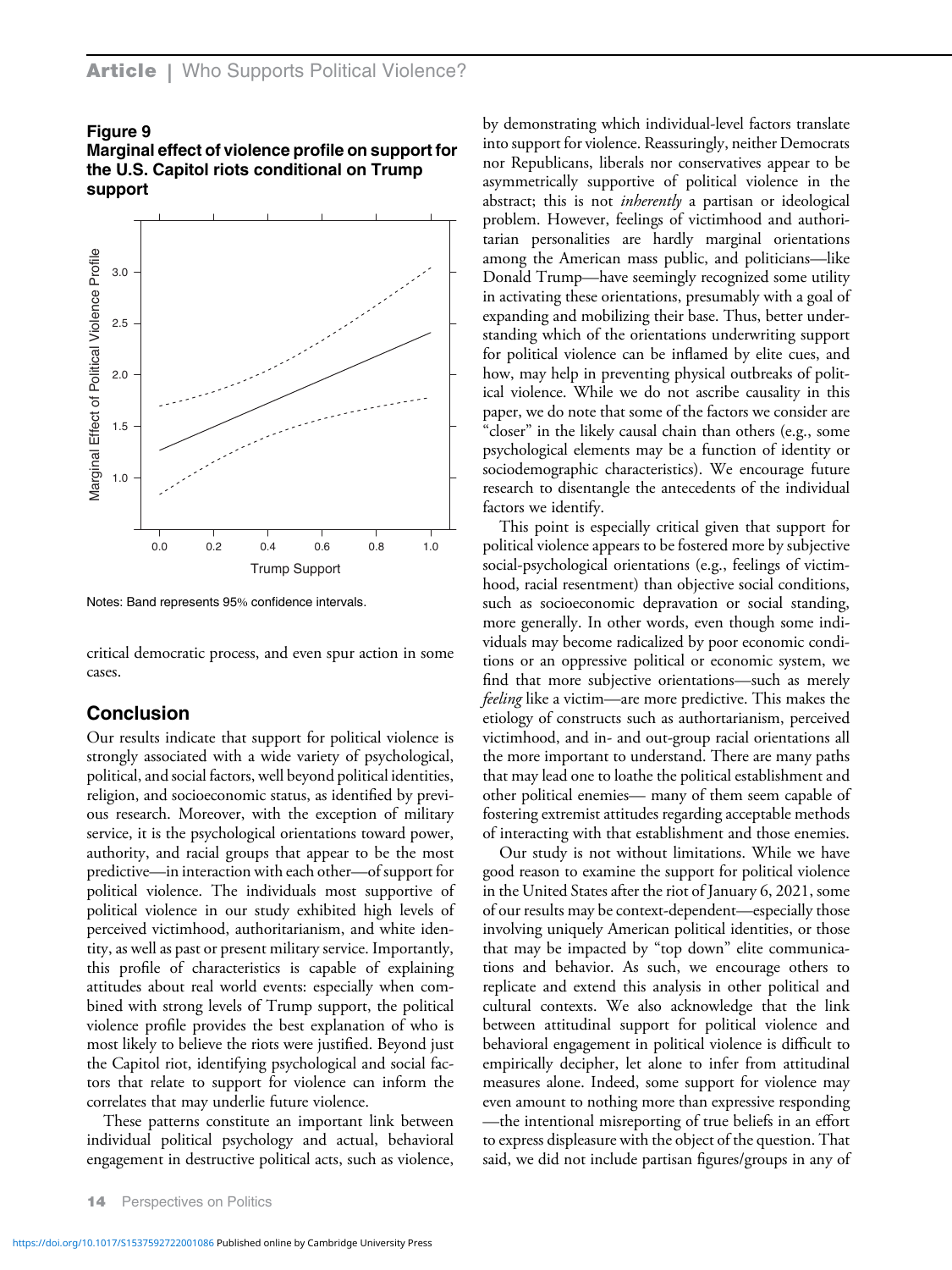the violence questions we employed, which should reduce any expressive responding that might occur. Moreover, even if support for violence does not translate into physical violence, support for breaking such a critical norm may still have grave consequences for the health of democracy—surely attitudinal expressions of extremist sentiments such as this are worthy of systematic attention.

One additional limitation may be the use of an opt-in, non-probability sample, which has the potential to bias results (see Peyton, Huber and Coppock [2020;](#page-17-9) Westwood et al. [2021](#page-17-7)). As Coppock and McClellan [\(2019\)](#page-15-9) and Strange et al. [\(2019\)](#page-17-2) indicate, the use of such samples, while carrying some risk, is appropriate in many contexts and we have taken several steps to ensure the quality of our data, as described earlier. Nevertheless, we encourage increased scholarly focus on support for political violence using different measurements, research designs, data collection procedures, and platforms. Relatedly, we note that concerns common to survey research take on increased importance when attempting to measure something as substantively and normatively important as support for violence. Two concerns in particular —acquiescence bias/satisficing and measurement error —may impact inferences. We direct interested readers to the online appendix, where we consider acquiescence bias and find little cause for concern. As for measurement error, we note (in [table 1\)](#page-5-0) that all of our multi-item scales are statistically reliable. Thus, these common concerns do not appear to impact our analysis beyond what is typical. Still, we encourage future work to replicate and extend our analyses using different measures to ensure the robustness of findings.

<span id="page-14-2"></span><span id="page-14-1"></span><span id="page-14-0"></span>Finally, we offer some practical advice for researchers studying support for political violence. As we demonstrate, and as others have noted (see Westwood et al. [2021](#page-17-7)), measuring support for political violence is inherently complicated. Yet we are able to identify a small collection of psychological and identity factors that play into this support. We do not believe that researchers need to measure the same twenty-four potential correlates that we identify and conduct their own classification analysis, as the specific construction of the PVP will, to some degree, be sample-dependent. Rather, we think it is important for researchers to consider the correlates we have identified and use them in their analysis, either by combining them into a political violence profile as we have (i.e., using the classification cutoffs produced by the CART) or with other dimensional reduction techniques (such as principal component analysis or factor analysis). $13$ It is the constellation of factors—rather than each factor individually—that is critical when making inferences about support for political violence; treating each variable individually may mask important nuance that is revealed when treating them as constitutive components of a profile of political violence.

The January 6 Capitol riots likely made political violence a less abstract, more tangible concept for many Americans who have never been threatened or seen someone else threatened with violence for political reasons. Even though forecasting individual acts of violence is an extremely difficult and largely empirically fruitless endeavor, understanding who tends to support the use of political violence—both generally and in relation to specific past events or future scenarios—can aid scholars and even law enforcement in preventing acts of violence, on the one hand, and fostering support for civil political interactions and institutions, on the other. As our results suggest, recognizing that rather than any single characteristic, groups of primarily psychological factors likely underscore support for violence might be an important first step.

## Supplemental Materials

To view supplementary material for this article, please visit [http://doi.org/10.1017/S1537592722001086.](http://doi.org/10.1017/S1537592722001086)

- 1. Variable Question Wording
- 2. Sample Characteristics
- 3. Investigation of Potential Satisficing

4. Relationship between Support for Violence and Each Independent Variable

- 5. Negative Binomial Model Estimates
- 6. Garbage Can Model Estimates
- 7. Validating the PVP with a New Sample
- 8. Measuring the PVP with PCA and Factor Analysis

# Acknowledgements

The authors wish to thank Judd Thornton for his thoughtful comments on an earlier draft.

## Notes

- 1 Refer to the online appendix for a comparison of the sociodemographic characteristics of the sample with the most recent U.S. Census data. We also compare partisan and ideological identities between our sample and the 2020 ANES.
- 2 We note, however, that debate continues about the most appropriate way to measure support for violence, which is itself surely tied to one's research question. For example, Westwood et al. ([2021\)](#page-17-7) show that inferences about how many people support political violence depends heavily on question wording. Ours should not be taken as the definitive word on this subject—we strongly encourage replication of our analyses using different measurement strategies.
- 3 We also undertook an investigation of potential respondent satisficing, which could inflate our estimates of support for political violence or could potentially inflate the correlation between support for political violence and the independent variables we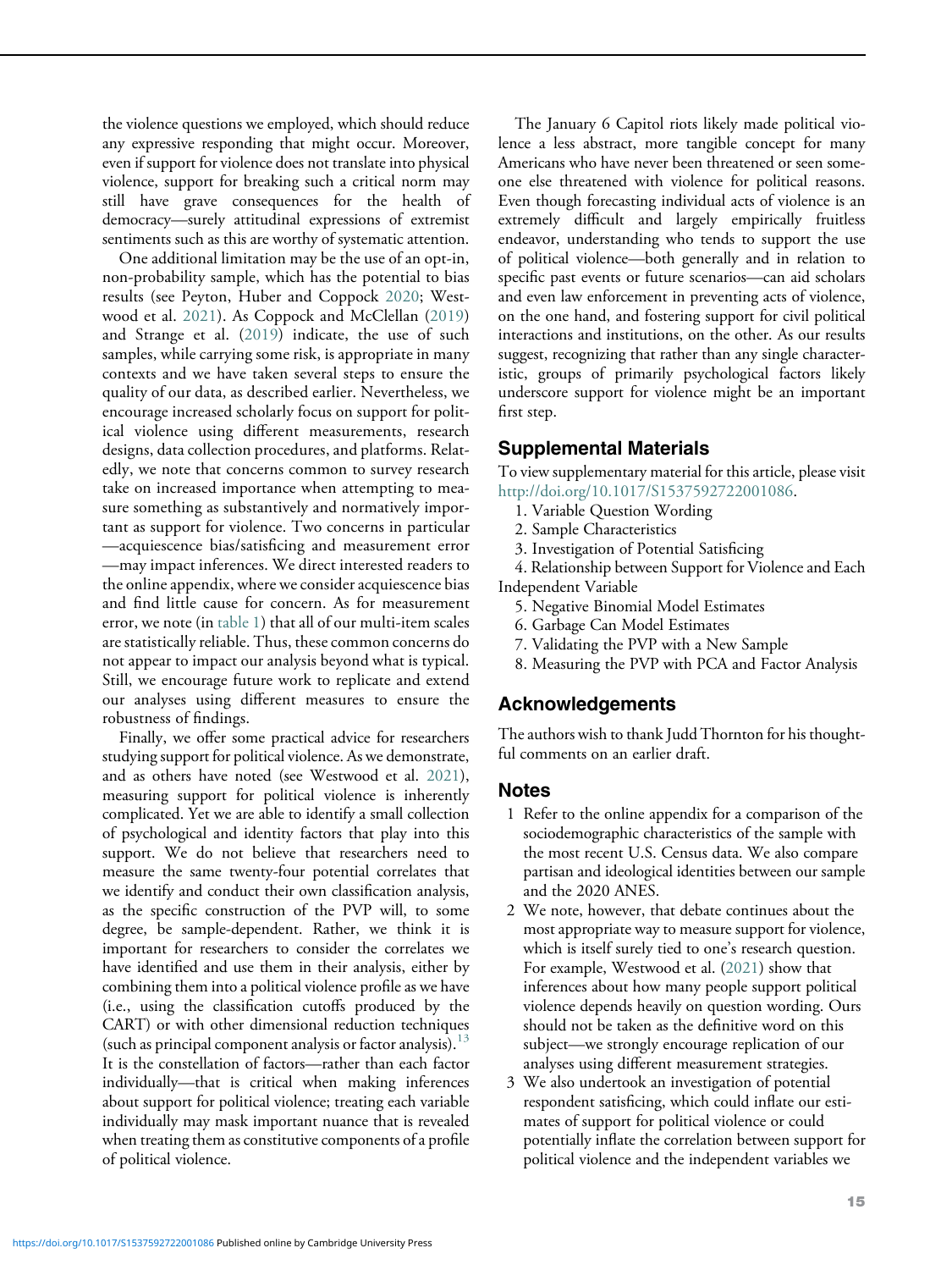consider. We find evidence for neither concern. Details of these analyses appear in the online appendix.

- <span id="page-15-11"></span>4 The procedure does not inherently dichotomize the variable when it partitions the data. Refer to [note 8](#page-15-15) for more on this.
- <span id="page-15-12"></span>5 There is, of course, a functional form assumption between the political violence and support for the riot. However, how one gets categorized into the levels of the profile via the CART model is not assumed to be linear, nor is it linear empirically, as we demonstrate in fi[gure 5.](#page-9-0)
- <span id="page-15-17"></span><span id="page-15-13"></span>6 One reason why the strength of partisan identification may not be significant here, though it is in other work, it is because none of the three items composing the support for violence scale directly mention parties in other partisan groups.
- <span id="page-15-14"></span>7 Model n=1,002.
- <span id="page-15-15"></span><span id="page-15-4"></span><span id="page-15-3"></span><span id="page-15-2"></span>8 Even though it partitions each variable somewhere along the scale, this is 1) empirically determined and 2) variables can be re-partitioned many times, not just once, as the algorithm moves down the tree. The implication of the former point is that variance is not being arbitrarily wasted; rather, meaningful variance is being efficiently utilized while less meaningful variance (some of which might even constitute measurement error) is being ignored. The implication of the second point is that the partitioning process is precisely what allows for the incorporation of nonlinear and interactive relationships that we turn to the CART model to investigate.
- <span id="page-15-8"></span><span id="page-15-7"></span>9 The white identity questions were only asked of white respondents. However, the conditional inference tree algorithm that we used is capable of handling missing data. Thus, all respondents were included in the CART. A very small subset of respondents (28 of 1,002) could be classified into either the sixth or eighth categories in the PVP, though we are unable to know for certain due to missing values on white identity. Empirically, their classification into either category is immaterial—results are substantively and statistically identical.
- <span id="page-15-16"></span><span id="page-15-10"></span><span id="page-15-9"></span><span id="page-15-6"></span><span id="page-15-5"></span><span id="page-15-1"></span><span id="page-15-0"></span>10 One may wonder why we do not simply include all of the potential correlates of political violence identified earlier in a model of support for the riot. The primary reason is that we know from the CART model that not all of the attitudes and orientations explored earlier are uniquely predictive of support for violence. As such, it would be difficult to derive expectations about which factors should be (most) influential in explaining support for the riot. That said, we estimated one large model analogous to the third model from [table 2](#page-11-0), but also including every remaining correlate of political violence identified in [table 1.](#page-5-0) Even in this model, the PVP and Trump support exhibit the strongest relationship with support for the riot. Moreover, the

interaction between Trump support and the PVP remains statistically significant ( $p < 0.05$ ) in the interactive version of this model. This constitutes strong evidence for the predictive validity of the PVP. These model results appear in the online appendix.

- 11 Because of the skewed nature of the dependent variable, we also estimated these models using negative binomial regression. Results appear in the online appendix.
- 12 All other model variables are held at their mean in generating these predictions.
- 13 Analyses presented in the online appendix indicate that measuring the political violence profile using these techniques produce results that are statistically similar, albeit substantively weaker, compared to those in [table 2.](#page-11-0)

## References

Adorno, T.W., E. Frenkel-Brunswik, D.J. Levinson and R.N. Sanford. 1950. The Authoritarian Personality. New York: Harper and Row.

- Altemeyer, Bob. 1981. Right-Wing Authoritarianism. Winnipeg: University of Manitoba Press.
- Anderson, Craig A., and Brad J. Bushman. 2002."Human Aggression." Annual Review of Psychology 53(1): 27–521.
- Armaly, Miles T., and Adam M. Enders. 2021. "'Why Me?' The Role of Perceived Victimhood in American Politics." Political Behavior [https://doi.org/10.1007/](https://doi.org/10.1007/s11109-020-09662-x) [s11109-020-09662-x](https://doi.org/10.1007/s11109-020-09662-x).
- Armaly, Miles T., David T. Buckley and Adam M. Enders. Forthcoming. "Christian Nationalism and Political Violence: Victimhood, Racial Identity, Conspiracy, and Support for the Capitol Attacks." Political Behavior. [https://doi.org/10.1007/s11109-](https://doi.org/10.1007/s11109-021-09758-y) [021-09758-y](https://doi.org/10.1007/s11109-021-09758-y)
- Aronow, Peter M., Josh Kalla, Lilla Orr, and John Ternovski. N.d. "Evidence of Rising Rates of Inattentiveness on Lucid in 2020." Working paper. DOI: [10.31235/osf.io/8sbe4](https://doi.org/10.31235/osf.io/8sbe4)
- Berlet, Chip. 1995. "The Violence of Right-Wing Populism." Peace Review 7(3-4): 283–88.
- Berman, Sheri. 2021. "The Causes of Populism in the West." Annual Review of Political Science 24: 71–88.
- Budryk, Zack. 2020. "FBI Says It Foiled Plot to Kidnap Michigan Gov. Gretchen Whitmer." The Hill, October 8. [\(https://thehill.com/homenews/state](https://thehill.com/homenews/state-watch/520189-fbi-says-it-foiled-plot-to-kidnap-michigan-governor)[watch/520189-fbi-says-it-foiled-plot-to-kidnap](https://thehill.com/homenews/state-watch/520189-fbi-says-it-foiled-plot-to-kidnap-michigan-governor)[michigan-governor](https://thehill.com/homenews/state-watch/520189-fbi-says-it-foiled-plot-to-kidnap-michigan-governor)).
- Canetti, Daphna, Stevan E. Hobfoll, Ami Pedahzur and Eran Zaidise. 2010. "Much Ado About Religion: Religiosity, Resource Loss, and Support for Political Violence." Journal of Peace Research 47(5): 575–87.
- Coppock, Alexander, and Oliver A. McClellan. 2019. "Validating the Demographic, Political, Psychological,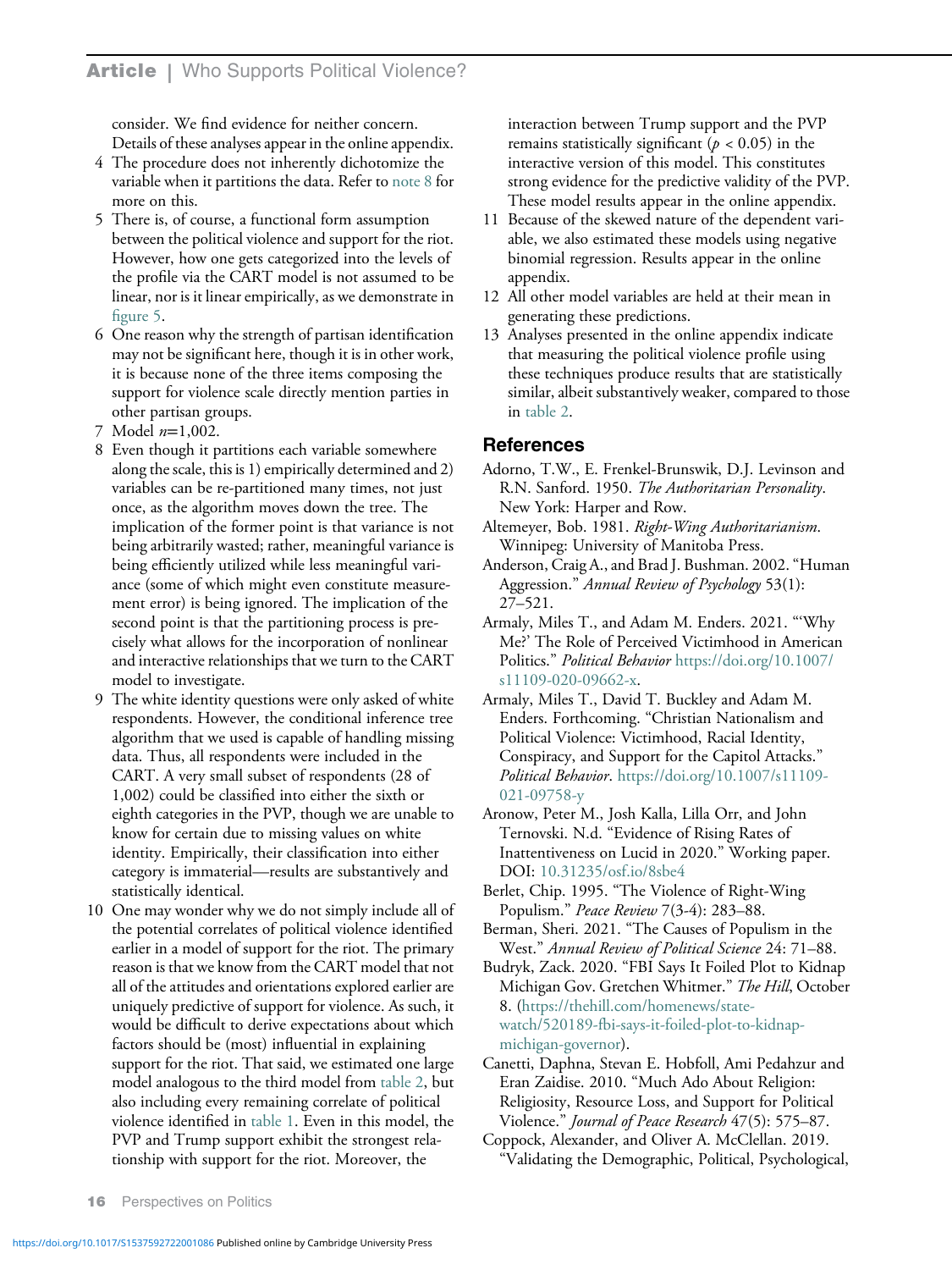and Experimental Results Obtained from a New Source of Online Survey Respondents." Research and Politics  $6(1): 1-15.$ 

<span id="page-16-16"></span><span id="page-16-1"></span><span id="page-16-0"></span>Cox, Daniel A. 2021. "After the Ballots Are Counted: Conspiracies, Political Violence, and American Exceptionalism." Survey Center on American Life. February 11. ([https://www.americansurveycenter.org/](https://www.americansurveycenter.org/research/after-the-ballots-are-counted-conspiracies-politicalviolence-and-american-exceptionalism/) [research/after-the-ballots-are-counted-conspiracies](https://www.americansurveycenter.org/research/after-the-ballots-are-counted-conspiracies-politicalviolence-and-american-exceptionalism/)[politicalviolence-and-american-exceptionalism/\)](https://www.americansurveycenter.org/research/after-the-ballots-are-counted-conspiracies-politicalviolence-and-american-exceptionalism/).

<span id="page-16-15"></span><span id="page-16-13"></span>Douglas, Karen M., Joseph E. Uscinski, Robbie M. Sutton, Aleksandra Cichocka, Turkay Nefes, Chee Siang Ang, and Farzin Deravi. 2019. "Understanding Conspiracy Theories." Political Psychology 40(S1):3–35.

<span id="page-16-11"></span><span id="page-16-5"></span><span id="page-16-2"></span>Drake, Bruce, and Jocelyn Kiley. 2019. "Americans Say the Nation's Political Debate Has Grown More Toxic and 'Heated' Rhetoric Could Lead to Violence." Pew Research Center, July 18. [\(https://www.pewresearch.](https://www.pewresearch.org/fact-tank/2019/07/18/americans-say-the-nations-political-debate-has-grown-more-toxic-and-heated-rhetoric-could-lead-to-violence/) [org/fact-tank/2019/07/18/americans-say-the-nations](https://www.pewresearch.org/fact-tank/2019/07/18/americans-say-the-nations-political-debate-has-grown-more-toxic-and-heated-rhetoric-could-lead-to-violence/)[political-debate-has-grown-more-toxic-and-heated](https://www.pewresearch.org/fact-tank/2019/07/18/americans-say-the-nations-political-debate-has-grown-more-toxic-and-heated-rhetoric-could-lead-to-violence/)[rhetoric-could-lead-to-violence/\)](https://www.pewresearch.org/fact-tank/2019/07/18/americans-say-the-nations-political-debate-has-grown-more-toxic-and-heated-rhetoric-could-lead-to-violence/).

<span id="page-16-17"></span><span id="page-16-12"></span><span id="page-16-3"></span>Enders, Adam, Joseph E Uscinski, Casey Klofstad, Stefan Wuchty, Michelle Seelig, John Funchion, Manohar Murthi, Kamal Premaratne, and Justin Stoler. 2022. "Who Supports QAnon? A Case Study in Political Extremism." Journal of Politics. [https://doi.org/](https://doi.org/10.1086/717850) [10.1086/717850](https://doi.org/10.1086/717850)

<span id="page-16-22"></span><span id="page-16-4"></span>Fair, C. Christine, Neil Malhotra, and Jacob N. Shapiro. 2012. "Faith or Doctrine? Religion and Support for Political Violence in Pakistan." Public Opinion Quarterly 76(4): 688–720.

<span id="page-16-7"></span>Faragó, Laura, Anna Kende, and Péter Krekó. 2019. "Justification of Intergroup Violence—The Role of Right-wing Authoritarianism and Propensity for Radical Action." Dynamics of Asymmetric Conflict 12(2): 113–28.

<span id="page-16-18"></span>Green, Donald P., and Rachel L. Seher. 2003."What Role does Prejudice Play in Ethnic Conflict?" Annual Review of Political Science 6(1): 509–31.

<span id="page-16-19"></span><span id="page-16-9"></span>Green, Donald P., Dara Z. Strolovitch, and Janelle S. Wong. 1998. "Defended Neighborhoods, Integration, and Racially Motivated Crime." American Journal of Sociology 104(2): 372-403.

<span id="page-16-14"></span><span id="page-16-6"></span>Hameleers, Michael, and Rens Vliegenthart. 2020. "The Rise of a Populist Zeitgeist? A Content Analysis of Populist Media Coverage in Newspapers Published between 1990 and 2017." Journalism Studies 21(1): 19–36.

<span id="page-16-23"></span><span id="page-16-21"></span><span id="page-16-20"></span>Hothorn, Torsten, Kurt Hornik, and Achim Zeileis. 2006."Unbiased Recursive Partitioning: A Conditional Inference Framework." Journal of Computational and Graphical Statistics 15(3): 651–74.

<span id="page-16-10"></span><span id="page-16-8"></span>Imhoff, Roland, Lea Dieterle, and Pia Lamberty. 2021. "Resolving the Puzzle of Conspiracy Worldview and Political Activism: Belief in Secret Plots Decreases Normative but Increases Nonnormative Political

Engagement." Social Psychological and Personality Science 12(1): 71–79.

Iyengar, Shanto and Masha Krupenkin. 2018. "The Strengthening of Partisan Affect." Political Psychology 39(S1): 201–18.

Jardina, Ashley. 2019. White Identity Politics. Cambridge: Cambridge University Press.

Jolley, Daniel, and Karen M Douglas. 2014. "The Social Consequences of Conspiracism: Exposure to Conspiracy Theories Decreases Intentions to Engage in Politics and to Reduce One's Carbon Footprint." British Journal of Psychology 105(1): 35–56.

Jolley, Daniel, and Jenny L. Paterson. 2020. "Pylons Ablaze: Examining the Role of 5G COVID-19 Conspiracy Beliefs and Support for Violence." British Journal of Social Psychology 59(3): 628–640.

Kalmoe, Nathan P. 2014. "Fueling the Fire: Violent Metaphors, Trait Aggression, and Support for Political Violence." Political Communication 31(4): 545–63.

Kinder, Donald R., and Lynn M. Sanders. 1996. Divided by Color: Racial Politics and Democratic Ideals. Chicago: University of Chicago Press.

Kite, Allison. 2016. "Election 2016: A Violent Season Marked with Arrests." The Wall Street Journal, November 7 [\(https://www.wsj.com/articles/election-](https://www.wsj.com/articles/election-2016-a-violent-season-marked-with-arrests-1478552509)[2016-a-violent-season-marked-with-arrests-](https://www.wsj.com/articles/election-2016-a-violent-season-marked-with-arrests-1478552509)[1478552509\)](https://www.wsj.com/articles/election-2016-a-violent-season-marked-with-arrests-1478552509).

Knuckey, Jonathan, and Komysha Hassan. 2020. "Authoritarianism and Support for Trump in the 2016 Presidential Election." Social Science Journal 59(1): 47–60.

Kwan, J., K. Sparrow, E. Facer-Irwin, G. Thandi, N.T. Fear, and D. MacManus. 2020."Prevalence of Intimate Partner Violence Perpetration among Military Populations: A Systematic Review and Meta-analysis." Aggression and Violent Behavior 53(July-August): 101419.

Levi, Ron, Ioana Sendroiu, and John Hagan. 2020. "America First Populism, Social Volatility, and Selfreported Arrests." Proceeding s of the National Academy of Sciences 117(43): 26703–709.

Miller, Patrick R., and Pamela Johnston Conover. 2015. "Red and Blue States of Mind: Partisan Hostility and Voting in the United States." Political Research Quarterly 68(2): 225–39.

Moore, Jeffrey C., Linda L. Stinson, and Edward J.Welniak Jr. 2000. "Income Measurement Error in Surveys: A Review." Journal of Official Statistics 16(4): 331–61.

Mutz, Diana C. 2018. "Status Threat, Not Economic Hardship, Explains the 2016 Presidential Vote." Proceedings of the National Academy of Sciences 115(19): E4330–E4339.

Norris, Pippa. 2005. Radical Right: Voters and Parties in the Electoral Market. Cambridge: Cambridge University Press.